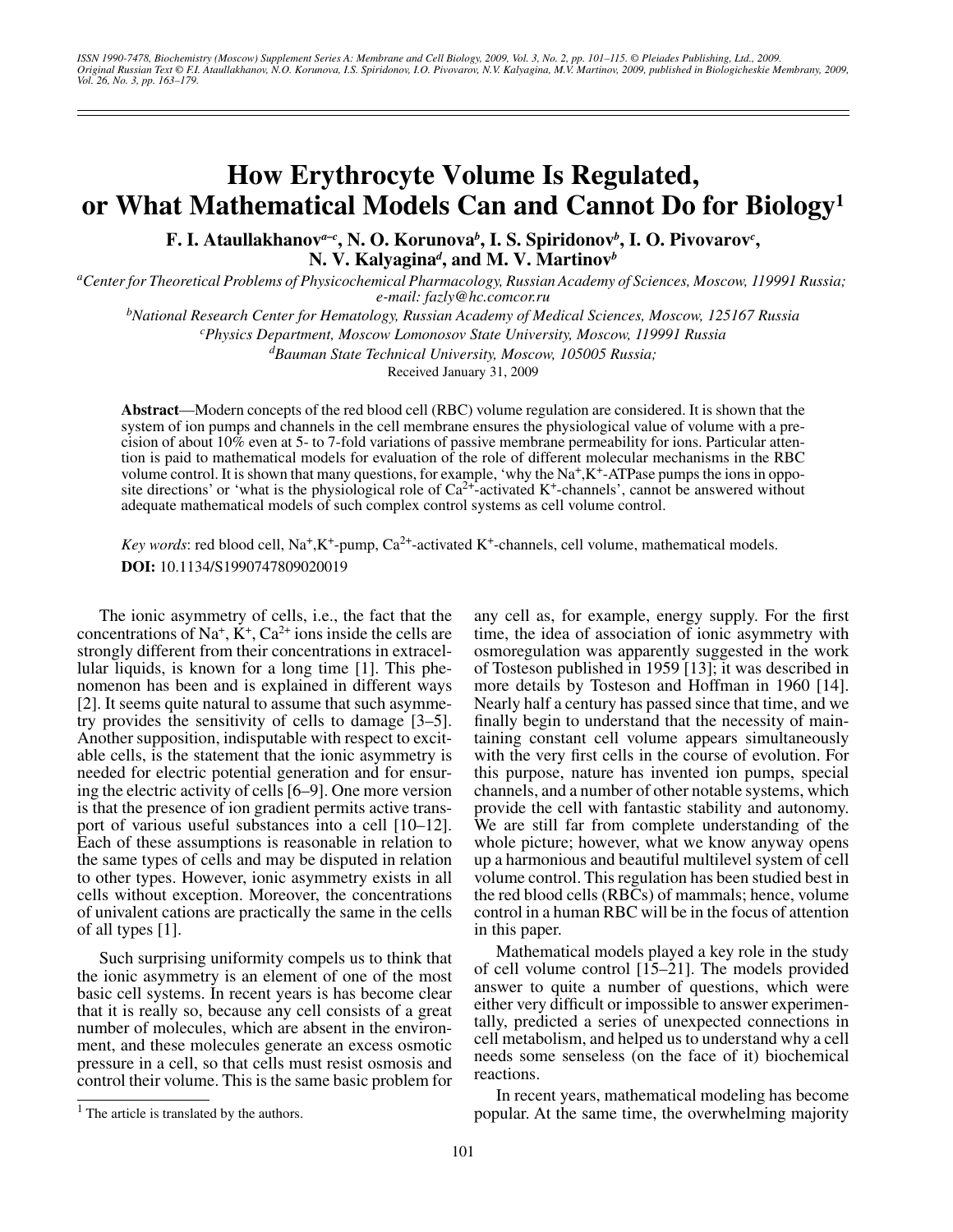| Electrolyte                                | <b>RBC</b>         | <b>Blood</b><br>serum | <b>Blood</b><br>plasma |
|--------------------------------------------|--------------------|-----------------------|------------------------|
| Cations                                    |                    |                       |                        |
| $Na+$                                      | 23.0               | 152                   | 152.9                  |
| $K^+$                                      | 143.7              | 4.7                   | 5.7                    |
| $Mg^{2+}$                                  | 8.4                | 2.5                   | 3.3                    |
| $Ca^{2+}$                                  | $6 \times 10^{-5}$ | 4.7                   | 5.6                    |
| Cations total                              | 175.1              | 163.9                 | 167.5                  |
| Anions                                     |                    |                       |                        |
| HCO <sub>3</sub>                           | 16.0               | 27.4                  | 31.9                   |
| $Cl^-$                                     | 71.0               | 110.7                 | 108.9                  |
| HPO <sub>4</sub> <sup>2–</sup>             | 1.0                | 2.2                   | 2.2                    |
| $SO_4^{2-}$                                |                    |                       | 1.3                    |
| $2,3-DPG$                                  | 34.2               | $\theta$              | 0                      |
| Organic phosphates with-<br>out $2,3$ -DPG | 11.7               | $\mathbf{0}$          |                        |
| Organic acids                              |                    |                       | 5.7                    |
| Proteins                                   | 35.0               | 19.0                  | 17.5                   |
| Not identified                             | 6.2                | 5.6                   |                        |
| Anions total                               | 175.1              | 163.9                 | 167.5                  |

**Table 1.** Electrolyte composition (mg-equ/l  $H_2O$ ) of oxygenated RBC and blood plasma

of serious biologists are scornful of mathematical models. Both attitudes have their own reasons. On the one hand, a great number of mathematical descriptions of different biological systems have just translated the facts already known to biologists into mathematical language without giving any new knowledge. On the other hand, from general considerations and by analogy with the development of physics and chemistry it is clear that the deep insight into the complex systems is hardly possible without using serious mathematics. Biology also has a number of impressive examples of effective application of mathematical models. It would be enough to remember the currently famous Hodgkin—Huxley model describing the mechanisms of electric excitation of nervous cell that has had a great effect on scientific development [22]. But the most important fact is that various fields of biology have already accumulated noticeable positive experience of using mathematical models, which leads to some general conclusions. It gives rise to considering, by the example of the study of ion homeostasis and cell volume control, the question about what mathematical models can give in principle for understanding of the work of a complex biological system, where they are indispensable, and for what tasks they are practically useless.

In 1957, J.C. Skou discovered a Na+,K<sup>+</sup>-ATPase [23]. This discovery provided a natural biochemical basis for understanding of the nature of electric excitation of cells. By that time, it was already clear that the electric potential difference across cell membrane is necessary for the formation and distribution of nerve impulse and for contraction of muscle cells  $[8, 11]$ . Since Na<sup>+</sup>,K<sup>+</sup>-ATPase transfers univalent cations across the membrane, ion gradients develop [24, 25]. In its turn, this may lead to the appearance of potential difference across cellular membrane [26]. This biological function of Na+,K<sup>+</sup>-ATPase is so natural and clear that for many years it has shielded the main function of this transmembrane pump. Until recently, practically all papers devoted to this protein started from the statement that it is needed for creation of ionic asymmetry and electric potential on the cell membrane. However, very soon after the discovery of this enzyme it became clear that all animal cells possess this protein. It is also present in the cells that have no electric activity or have a very low transmembrane potential. Red blood cells are among them.

All animal cells, irrespective of their electric properties, have been shown to possess actually the same intracellular cation composition, considerably different from the extracellular one [1]. As one can see from Table 1, the sodium to potassium ratio in a cell is inverted relative to the extracellular environment: there is much sodium and little potassium outside the cell and vice versa inside the cell. Thus, it has been shown that the presence of  $Na^+$ ,  $K^+$ -ATPase and ion gradients is a necessary but not sufficient condition for the high transmembrane potential. Special ion channels are also needed to provide electric excitation. But what do other cells need Na+,K<sup>+</sup>-ATPase and ion gradients for?

The studies of red blood cells have given an answer to this question. As a matter of fact, the works of D. Tosteson [13, 14, 27, 28] on red blood cells initiated the understanding of the fact that the main biological role of asymmetric distribution of cations between intra- and extracellular space is osmoregulation: all cells contain numerous substances that are needed for their vital activity and should not be dissipated in the space. Cell evolution proper began only after the appearance of an envelope separating the cell from the environment [29]. However, the appearance of the substances that cannot pass through the membrane results in an increase of osmotic pressure inside the cell. The bilayer phopsholipid membrane (natural cell wall) sustains the pressure of no more than 2 kPa. It means that the cell with the membrane area of 100  $\mu$ m<sup>2</sup> can mechanically resist an excess pressure of 1–2 mOsm and then the membrane must break off [30]. The membrane area cannot change quickly because the rates of transport and de novo synthesis of membrane lipids are incommensurably slower than the rate of volume variation at osmotic imbalance [31].

How many osmotically active molecules are present in a cell? Crude estimations show that the concentration of high-molecular substances, i.e. proteins, nucleic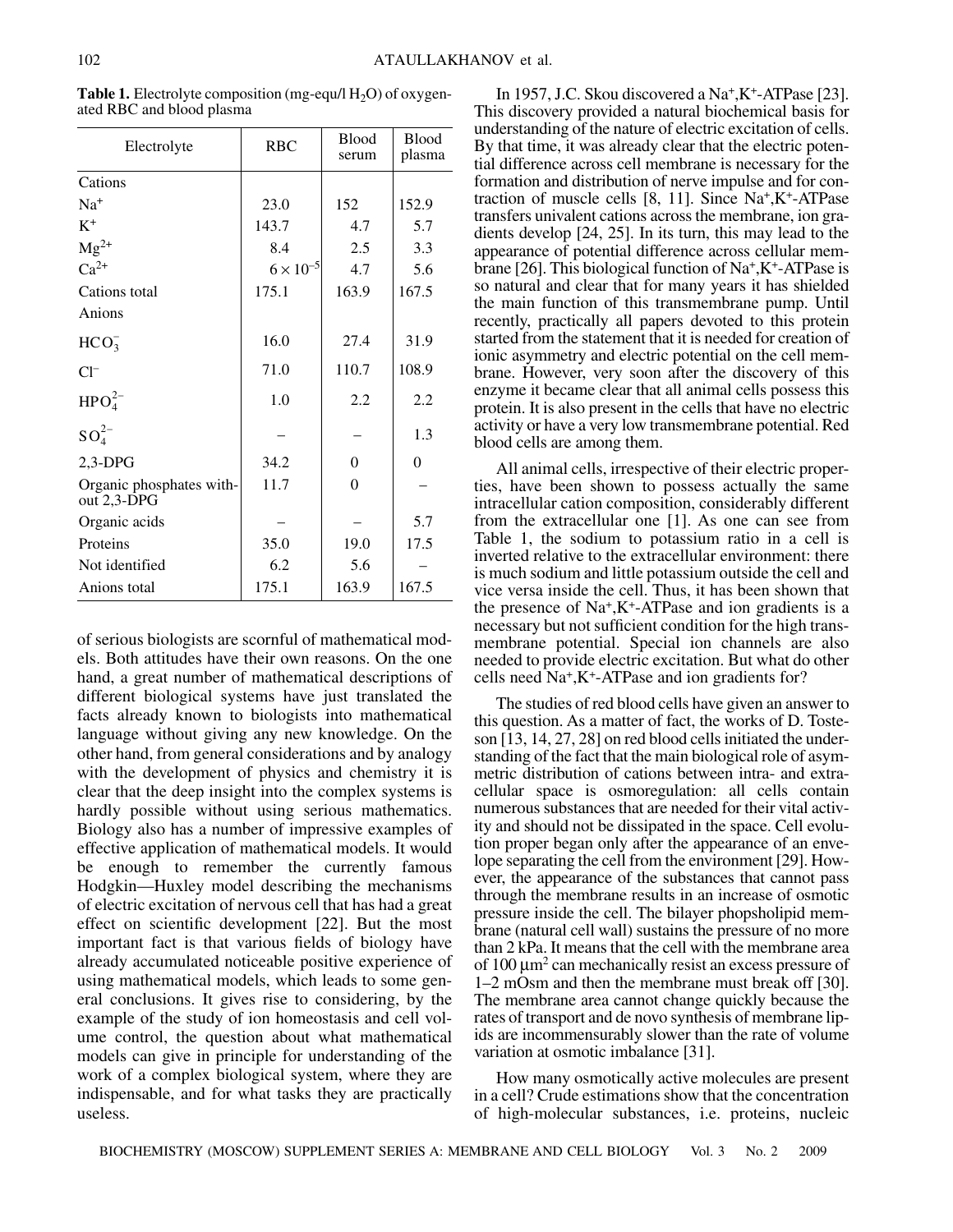acids and polysaccharides, is no more than 5–10 mM. Low-molecular metabolites, which the cell seeks not to let out, such as intermediates of different metabolic systems, cofactors, and master molecules of ATP kind comprise 20–25 mM more [32–34]. It means that inside the cell there must appear such excess pressure that can be resisted either by creation of additional rigid walls or by reduction of the concentration of some substances, which are abundant both inside and outside. For animal cells, the nature has chosen the second way. According to "eyewitnesses", life arose in the ocean. There were a lot of sodium ions around. Therefore, the appearance of a pump draining sodium out of a cell and thus normalizing the intracellular pressure was quite natural. Ion pumps are present in all eukaryotic cells, even in those with a rigid wall that could undertake the entire load so that there would be no need of pumps. Hence it follows that the main function of the pump draining sodium out of the cells is its involvement in the function of osmoregulating systems. It leads to the appearance of ion gradients, which in the course of further evolution are adapted by the cell for solution of other problems, such as electric excitation, ability to react to damage, etc.

For compensation of the excess osmotic pressure of proteins and other useful molecules, it would be enough for the cell to reduce Na<sup>+</sup> concentration by 30–40 mM. Actually, Na<sup>+</sup> concentration in the cell is much less. At the same time, the cell performs a seemingly meaningless work: pumps in the  $K^+$  ions in nearly the same amount. Why perform unnecessary work on ion transfer against two gradients with great energy expenses? Below we will try to answer this question.

One more question associated with the ion fluxes control concerns cell volume. It is closely related to peculiarities of the mechanics of cell membranes: the bilayer phospholipid membrane, which is a basis of plasma membranes of all cells, is practically inextensible but very flexible [35, 36]. Therefore, it limits the maximal cell volume. The more intensively the cell pumps out ions, the less is its volume. We will try also to answer the following questions: what exactly must this volume be and what is it determined by?

The answer to the latter question leads, as we will see below, to a series of new unexpected questions. But first let us consider what a red blood cell is.

#### RED BLOOD CELL

The major task of RBC in an organism is to provide organs and tissues with oxygen and to remove carbon dioxide. Such cells must have a high intracellular concentration of hemoglobin, which actually transfers oxygen, binding it in the lungs and releasing in tissues, and be able to easily and quickly pass through all capillary regions to supply oxygen to all cells of an organism. The evolution of mammalian RBC was aimed to develop these properties. As a result, RBC lost nearly all systems not associated with the major task of a cell:



**Fig. 1.** Human red blood cell. Electron microphotograph has been kindly provided by Prof. G.I. Kozinets.

they have no nucleus, mitochondria, ribosomes, reticulum, nor other cell organelles [37].

The main metabolic systems of RBC are the systems of energy production and protection from oxidation and closely related systems of metabolism of the major cofactors such as adenylates, pyridine nucleotides, and glutathione [38, 39]. The only ATP source in RBC is glycolysis [37, 39]. Protection from oxidation is provided by traditional enzymes: superoxide dismutase, catalase, and peroxidase [38, 39]. The main source of electrons for redox defense is a pentose phosphate pathway [40].

Hemoglobin is the major protein of the cell. Its concentration is approximately 5 mM, which makes 95% of total cell proteins. The binding of oxygen to hemoglobin and its release in tissues do not need energy [32]. Besides the oxygen transport to tissues, RBCs transport  $CO<sub>2</sub>$  from tissues to the lungs. The role of hemoglobin in this process is minor;  $CO<sub>2</sub>$  is transported to the lungs mainly as bicarbonate anion. For accelerating the equilibration between  $CO<sub>2</sub>$  and  $H<sub>2</sub>CO<sub>3</sub>$ , RBCs possess a highly active carboanhydrase [32, 41].

The RBC membrane contains 10–12 major proteins and many tens of other proteins, the total content of which is relatively low. Integral membrane proteins are bound to the lipid bilayer and are glycoproteins. Peripheral proteins form a cytoskeleton of RBC [42, 43]. The lipid bilayer contains approximately equal quantities of cholesterol and phospholipids.

In the normal state, RBC is shaped as a biconcave disc (Fig. 1), 7.5–8.7  $\mu$ m in diameter [44–46], ~1  $\mu$ m and  $\sim$ 2  $\mu$ m in the center and in the thickest part, respectively [44, 47]. RBC has a surface area of  $120-155 \,\mathrm{\mu m}^2$ [47–50] and a volume of 84–107  $\mu$ m<sup>3</sup> [48, 49, 51–54]. RBC volume is about 60% of the maximally possible value at the given surface area. This very fact determines its capacity for severe deformation, which is necessary for passing through the narrowest capillaries of 2–3 µm in diameter. The RBC volume is a dynamic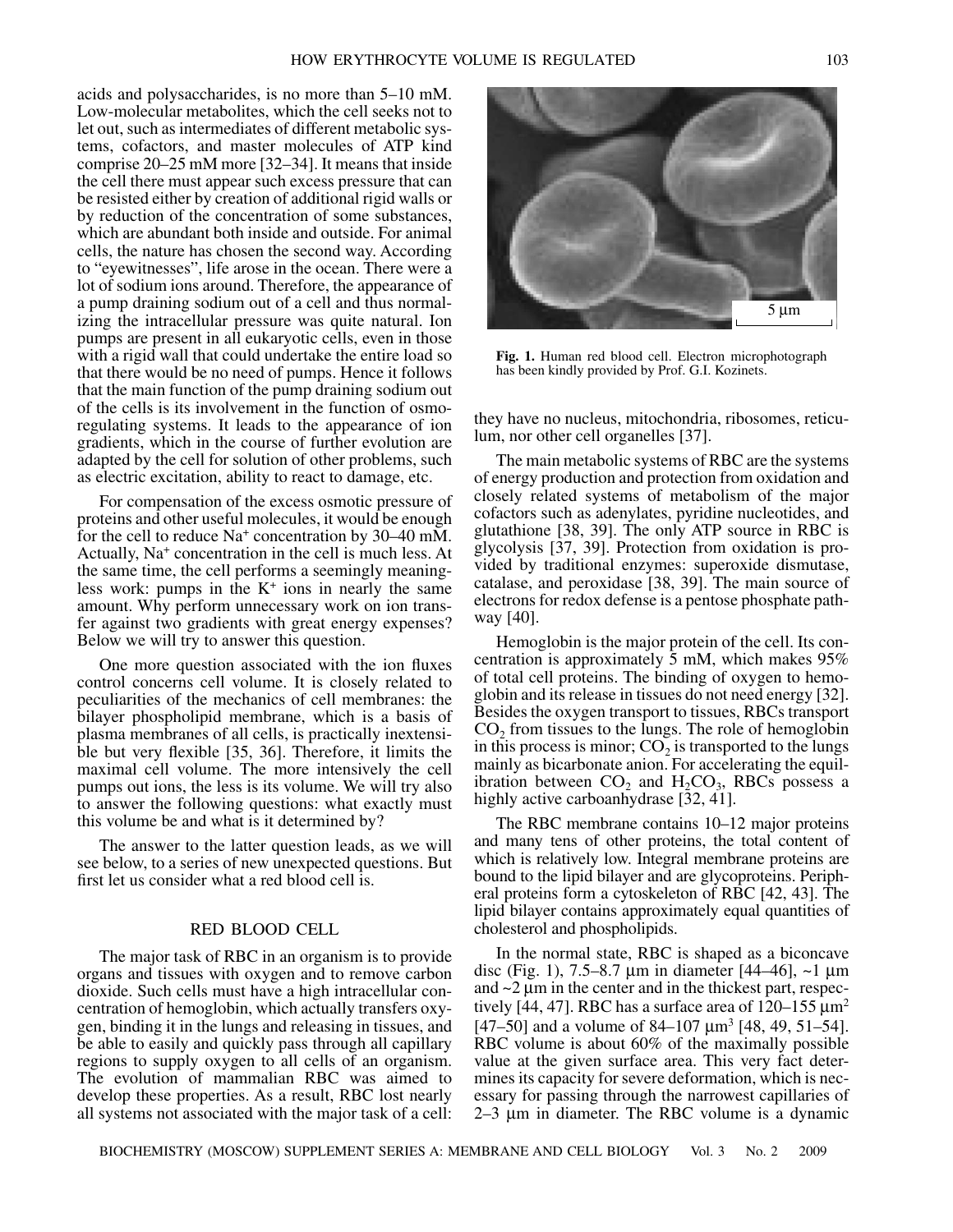variable and depends on the balance of many concentrations on both sides of the membrane, which, in their turn, are determined by substance fluxes across the cell membrane. The permeability of RBC membrane for water is very high [55, 56]. Table 1 [16, 57] presents the concentrations of substances making the major contribution to the osmotic balance within RBC and outside, in blood plasma. One can see that the main contribution is made by cations (sodium and potassium) and anions

# (chloride and  $HCO_3^-$ ).

Mature RBC lives in the bloodstream for 100– 120 days [1]. Normally, most RBCs die in the spleen [58]: they are pushed through the slits of  $0.2-0.5 \mu m$  in width [59] and the stuck cells are eliminated by macrophages [58]. Thus, the ability for volume control and, as a consequence, the ability to be easily deformed and pass through narrow capillaries is the main criteria of RBC viability and therefore strictly controlled in an organism.

#### MATHEMATICAL MODEL OF RBC VOLUME CONTROL

Now let us consider the concepts of volume control, describing successively all new control elements. At the same time, we will confine only to the ion homeostasis and its role in cell volume control without considering the involvement of metabolic systems in this process. It would be convenient to examine the whole aggregate of factors that influence cell volume and ion concentrations using appropriate equations. In 1960, D. Tosteson and P. Hoffman published the first mathematical estimates of how the sodium and potassium ions in red blood cells of two varieties of sheep, different in the content of cations, were associated with osmoregulation of these cells [14]. They obtained the formula linking RBC volume, *V*, with sodium and potassium concentrations on both sides of the membrane:

$$
V = \frac{W}{(\left[\text{Na}\right]_e + \left[\text{K}\right]_e + \left[\text{Cl}\right]_e) - (\left[\text{Na}\right]_i + \left[\text{K}\right]_i + \left[\text{Cl}\right]_i)},
$$

where indices *i* and *e* were intra- and extracellular concentrations, respectively, *V* was RBC volume, and *W* was the total concentration of all osmotically nonpenetrating molecules.

The model of D. Tosteson described well his experimental data. However, the inaccuracy of measurements led the authors to an incorrect conclusion. They obtained the ratio of Na<sup>+</sup> and K<sup>+</sup> fluxes for Na<sup>+</sup>,K<sup>+</sup>-ATPase as equal to 1. In spite of this fact, the work proved to be a turning point. The authors have shown for the first time that the osmotic balance is important for volume control and this balance is determined by the fluxes of mainly two ions: passive fluxes of sodium and potassium ions through the membrane and an active flux of the same ions generated by  $Na^+, K^+$ ATPase. At the same time, the membrane permeability for water and penetrating anions is so high that their concentrations on both sides of the membrane are close to thermodynamically equilibrium values.

Though the works of D. Tosteson and his team appeared in the early 60s of the last century, only in 1980 E. Jacobsson published a mathematical model [15] considering the  $K^+$  and Na<sup>+</sup> homeostasis in RBC and its association with volume in a comparatively modern form. In 1983, our team published a related but more complete model of these processes. These two models will be used as a basis of our further statement [16, 21]. The principal variables in both models were intracellular concentrations of Na<sup>+</sup> and K<sup>+</sup> cations and

major anions (chloride and  $HCO<sub>3</sub><sup>-</sup>$ ), cell volume, and transmembrane potential. For simplicity, let us take the concentrations of all ions outside the cell as constant. The changes in ion concentrations are determined by the changes in the volume and balance of passive fluxes across the membrane and the active fluxes generated by ion pumps.

As has been shown in the work of E. Jacobsson, the passive ion fluxes in red blood cells are well described by the Goldman equation [60, 61]. For  $K^+$  and  $Na^+$ , we have:

$$
J_{\rm K} = P_{\rm K} \frac{\frac{\varphi F}{RT}}{\exp\left(\frac{\varphi F}{RT}\right) - 1} \Big( \left[K^{+}\right]_{e} - \left[K^{+}\right]_{i} \exp\left(\frac{\varphi F}{RT}\right) \Big)
$$

$$
J_{\rm Na} = P_{\rm Na} \frac{\frac{\varphi F}{RT}}{\exp\left(\frac{\varphi F}{RT}\right) - 1} \Big( \left[\text{Na}^{+}\right]_{e} - \left[\text{Na}^{+}\right]_{i} \exp\left(\frac{\varphi F}{RT}\right) \Big).
$$

The fluxes determine variations in the content of ions in the cell, which is a product of a given ion concentration and a variable cell volume:

$$
\frac{d}{dt}\left(\left[\mathbf{K}^+\right]_i \frac{V}{V^0}\right) = \mu v_{\text{Na}, K-ATPase} + J_K \tag{1}
$$

$$
\frac{d}{dt}\left(\left[\mathrm{Na}^+\right]_i\frac{V}{V^0}\right) = -\eta \mathbf{v}_{\mathrm{Na,K-ATPase}} + J_{\mathrm{Na}},\tag{2}
$$

where  $J_K$  and  $J_{Na}$  are passive fluxes of K<sup>+</sup> and Na<sup>+</sup> through RBC membrane;

 $P_{K}$  and  $P_{Na}$  are passive membrane permeability for K<sup>+</sup> and Na<sup>+</sup>, respectively;

*F* is Faraday constant;

*R* is thermodynamic gas constant;

*T* is absolute temperature;

ϕ is transmembrane potential difference;

indices *i* and *e* denote intra- and extracellular concentrations, respectively.

 $v_{\text{Na}, K \text{-}ATPase}$  is the rate of ATP hydrolysis by the  $Na^+$ ,  $K^+$  pump;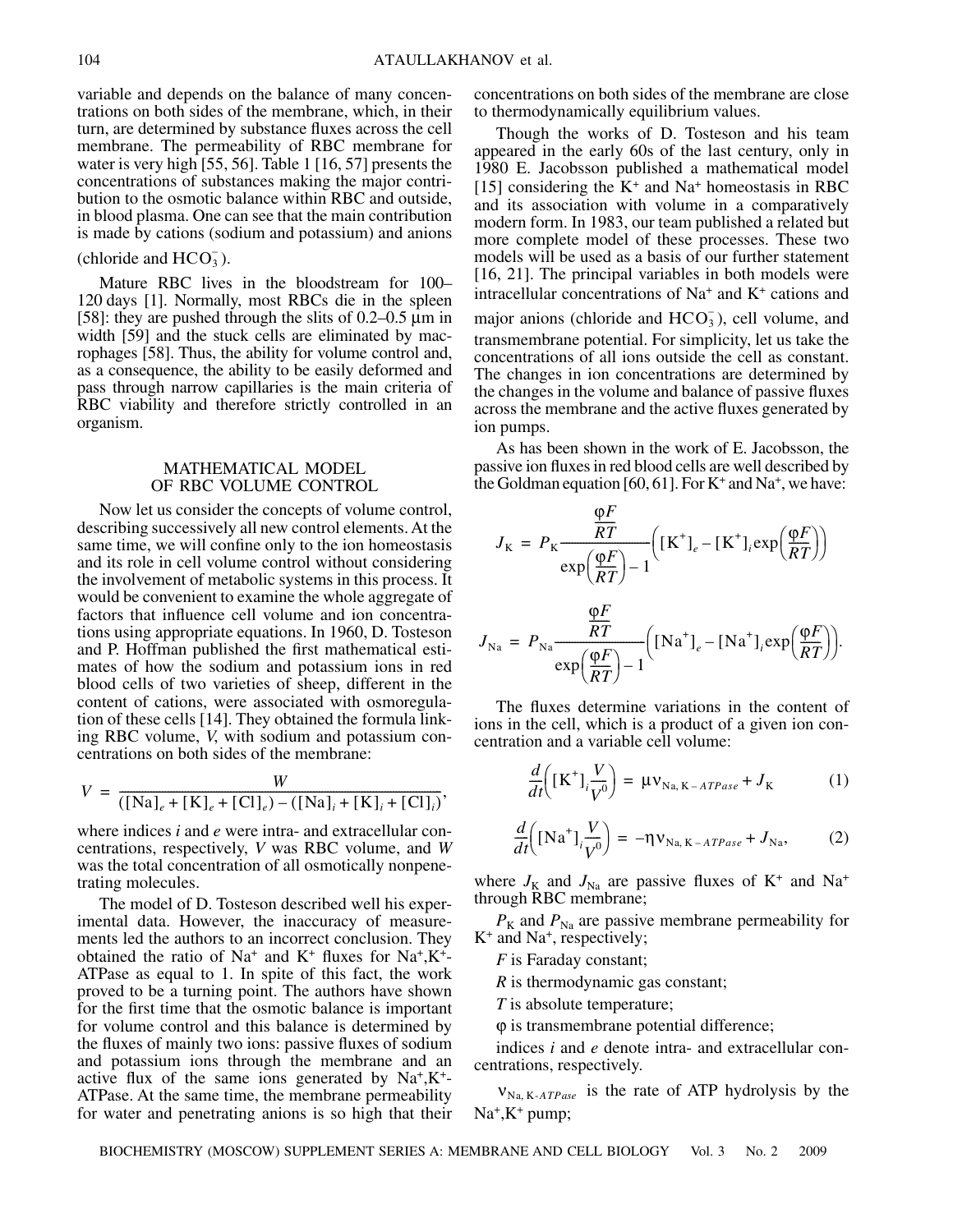$\mu$  and  $\eta$  are the quantities of  $K^+$  and Na<sup>+</sup> ions, respectively, transferred by the pump per one act of ATP hydrolysis;

# *V* is RBC volume;

 $V^0$  is physiologically normal value of RBC volume.

These equations included both the active fluxes generated by the  $Na^{+}$ ,  $K^{+}$  pump and the passive fluxes of these ions through the membrane. Let us choose the parameters in these equations in accordance with the work [21]:

$$
P_{\rm K} = 1.24 \times 10^{-2} \text{ h}^{-1};
$$
  $P_{\rm Na} = 1.22 \times 10^{-2} \text{ h}^{-1};$   
\n[K<sup>+</sup><sub>0</sub> = 5 mM; [Na<sup>+</sup><sub>0</sub> = 145 mM.

Distribution of anions is determined only by the passive fluxes of these ions through the membrane. It is known that the RBC membrane is highly permeable for anionis: according to the data of [62, 63], the membrane permeability for anions is about 2  $h^{-1}$ , i.e. exceeds by two orders of magnitude the permeability values for univalent cations. Generally, it is conditioned by the high protein concentration of band III. This channel is

nonselective for the two major anions,  $Cl^-$  and  $HCO_3^-$ [64, 65]; therefore, it is convenient to introduce a new variable, [Ä– ], which is the total concentration of anions penetrating through the membrane. The high membrane permeability for anions suggests that the anion concentrations are close to equilibrium:

$$
\frac{[A^-]_e}{[A^-]_i} = \exp\left(-\frac{\varphi F}{RT}\right),\tag{3}
$$

where [A– ] is the sum of concentrations of penetrating anions (Cl<sup>-</sup> and HCO<sub>3</sub>),  $[A^-]_e = 150 \text{ mM}$  [21]. As follows from this equation, the anions between the intraand extracellular space are distributed in accordance with the transmembrane potential.

It is also necessary to take into account the equations describing the electrical neutrality of intra- and extracellular contents and the osmotic balance between the cell and the ambient space:

$$
[K^+]_i + [Na^+]_i - [A^-]_i + ZW
$$
  
= 
$$
[K^+]_e + [Na^+]_e - [A^-]_e = 0
$$
 (4)

$$
[\text{K}^{+}]_{i} + [\text{Na}^{+}]_{i} + [\text{A}^{-}]_{i} + W
$$
  
=  $[\text{K}^{+}]_{e} + [\text{Na}^{+}]_{e} + [\text{A}^{-}]_{e} = 2L = 300 \text{ mOsm.}$  (5)

These equations take into account the presence in the cell of proteins, first of all hemoglobin, and lowmolecular metabolic intermediates, which make their contributions both to electrical neutrality and to osmosis. For simplicity, these equations assume that the total concentration of all osmotically nonpenetrating molecules is *W* and that all these molecules have the same average charge *Z*. The analysis shows that more exact account for the fact that different nonpenetrating molecules possess different charges has little influence on the result. According to our estimates [16, 21],

$$
W = 45
$$
 mM;  $Z = -0.7$ .

The system of equations (1)−(5) describes the changes in ion concentrations and cell volume as a function of system parameters such as membrane permeability for different ions, parameters of the  $Na<sup>+</sup>, K<sup>+</sup>$ -pump, concentrations of nonpenetrating ions, and osmolarity of the extracellular medium. These equations can be used to obtain an equation describing cell volume variation. From Eqs. (1)−(2) it follows that:

$$
\frac{d}{dt} \Big( [K^+]_i \frac{V}{V^0} + [Na^+]_i \frac{V}{V^0} \Big)
$$
\n
$$
= J_K + J_{Na} - (\eta - \mu) v_{Na, K-ATPase}
$$
\n(6)

The sum of Eqs. (4) and (5) gives:

$$
[\mathbf{K}^+]_i + [\mathbf{N} \mathbf{a}^+]_i = L - \frac{1}{2} W(1 + Z). \tag{7}
$$

Multiplication of Eq. (7) by *V*/*V*<sup>0</sup> and differentiation by time gives:

$$
\frac{d}{dt} \Big( [K^+]_i \frac{V}{V^0} + [Na^+]_i \frac{V}{V^0} \Big)
$$
\n
$$
= L \frac{d}{dt} \Big( \frac{V}{V^0} \Big) - \frac{1}{2} (1 + Z) \frac{d}{dt} \Big( W \frac{V}{V^0} \Big) = L \frac{d}{dt} \Big( \frac{V}{V^0} \Big). \tag{8}
$$

On conversion of Eq. (8) using (6), we can see that the kinetics of cell volume variation is determined only by the balance of passive and active fluxes of sodium and potassium ions through the membrane:

$$
\frac{d}{dt}\left(\frac{V}{V^0}\right) = \frac{1}{L}[J_K + J_{Na} - (\eta - \mu)v_{Na,K-ATPase}].
$$
 (9)

The rate of the  $Na^+$ ,  $K^+$ -pump increases with the growth of intracellular Na+ concentration almost linearly [66], because the constant of binding of these ions on the intracellular side is equal to 5–13 mM [67, 68] and their concentration is equal to 10 mM (see Table 1). This rate also depends on the concentrations of ATP and extracellular  $K^+$  [69, 70], but these values are constant in the framework of the present consideration. Hence,

$$
v_{Na,K-ATPase} = \alpha [Na^+] [ATP],
$$

where  $\alpha = 0.045$  h<sup>-1</sup> mM, [ATP] = 1.43 mM [71].

According to the data of the work [72], the rate of the ATP uptake by  $Na^+$ ,  $K^+$ -ATPase in the normal physiological state is 0.6–1 mmol/h l cells.

The performed calculations have shown that at selected parameters the model predicts the correct stationary concentrations of all ions and the correct cell volume (Table 2). This fact led E. Jacobsson to the conclusions that cell volume control is possible only at membrane potential values below a certain level and that the internal nonpenetrating ions must bear a nega-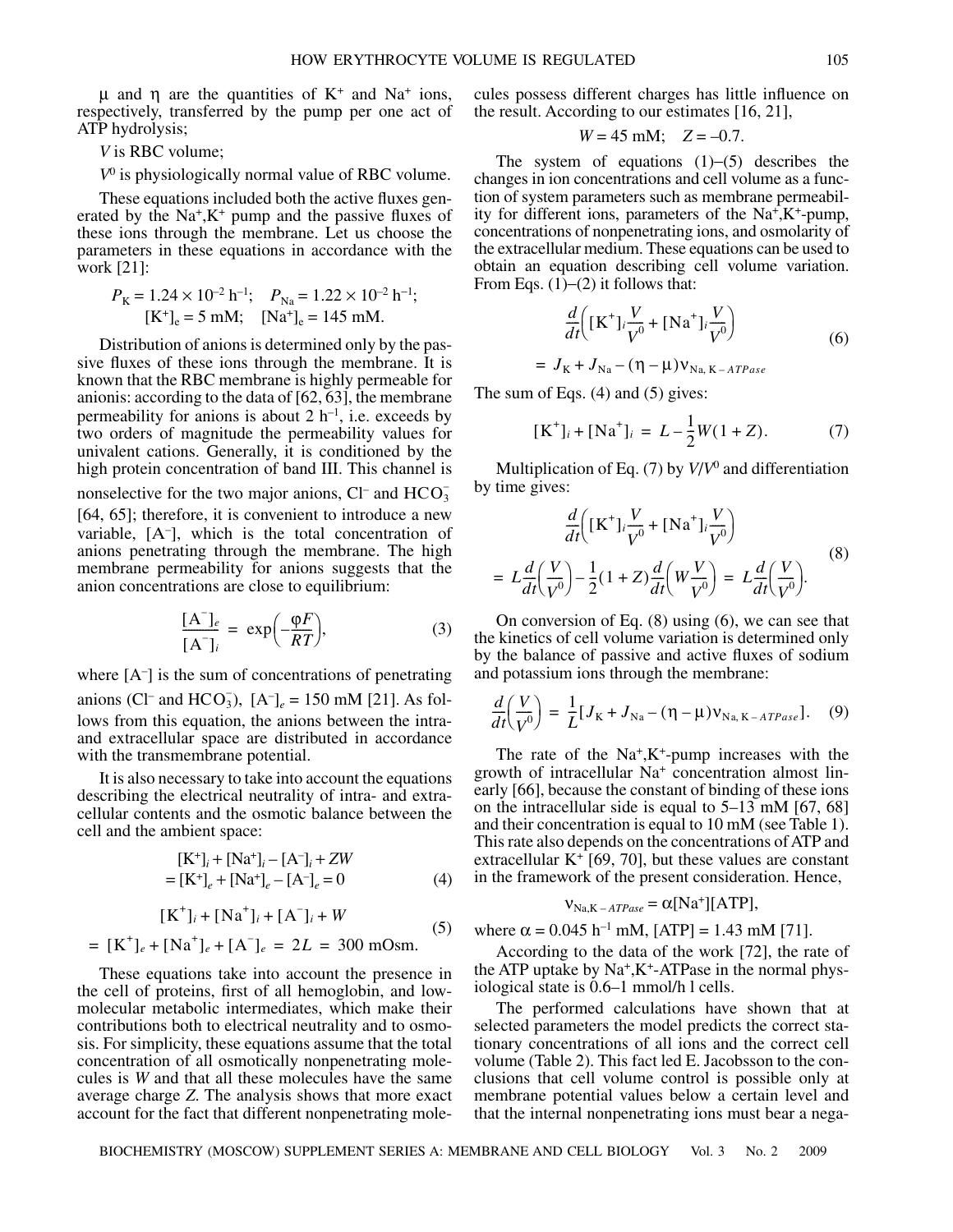| rameters                                                  |        |                |                        |                          |  |
|-----------------------------------------------------------|--------|----------------|------------------------|--------------------------|--|
| Variable                                                  | Theory | Experiment     | Units of measurement   | Sources                  |  |
| $Na+$                                                     | 10     | $16.6 \pm 1.6$ | umole/l cellular water | [24, 102]                |  |
| $K^+$                                                     | 130    | $135 \pm 5.0$  | umole/l cellular water | [24, 102, 103]           |  |
| $Cl^- + HCO_3^-$                                          | 110    | $103 - 107$    | umole/l cells          | [23, 102]                |  |
| Intracellular concentration of non-<br>penetrating anions | 50     | 17             | umole/l cells          | [23, 42]                 |  |
| Volume                                                    | 76     | $84 - 107$     | $\mu m^3$              | $[50 - 52, 55 - 57, 66]$ |  |

**Table 2.** Steady-state values of intracellular ion concentrations and volume for the normal physiological values of model parameters

tive charge. Besides, it was concluded that the active removal of Na+ from the cell is sufficient for cell volume maintenance. The regulation was shown to depend on passive membrane permeability for  $K^+$  and active removal of Na<sup>+</sup> from the cell. The basic conclusion of Jacobsson, which is fundamentally important for further development of this view, is that the ratio of passive and active transport is crucial for cell volume and membrane potential.

In spite of the fundamental significance of the Jacobsson's qualitative conclusion, the quantitative conclusions do not seem very surprising. These results weakly depend on any particular type of Na<sup>+</sup> dependence of the Na+,K<sup>+</sup>-ATPase rate [20] and on other parameters, because in the range of experimentally observed spread of parameters it is always possible to select a set that would correctly describe the stationary state of the cell. At this stage, we have simply translated the known facts into a new language and selected parameters so that these facts could be described quantitatively. The accuracy of measurement of the constants and parameters of this biological system is so low that a minor alteration of these constants within the existing spread gives twice as many different volume values. The range of volume variations permitted by RBC construction is small. If the volume increases more than 1.6-fold, RBC will break: it is the maximal volume that can be enclosed by an almost inextensible cell membrane with the surface area of normal RBC. The double decrease of the volume is also practically impossible, because in this case protein concentrations in the cell will increase so much that hemoglobin will become rigid and RBC will lose the ability for deformation and passage through the narrow capillaries of the spleen [73].

This reasoning shows that RBC volume has to be controlled quite precisely, i.e., the values of parameters influencing the volume should be in close correlation with each other. Otherwise, one has to assume that there is an additional adjustment mechanism that makes the volume not so sensitive to system parameters. The RBC volume in an organism must be predetermined with yet higher accuracy than it results from the approximate

physical limitations pointed out above; this fact follows from examination of the RBC movement in the blood vascular system.

## RBC MOVEMENT IN NARROW CAPILLARIES

The main physiological task of a red blood cell, i.e., oxygen transport, demands high deformability of this cell [74, 75]. Hemoglobin increases the oxygen concentration in the blood of animals nearly 50-fold. At the same time, blood viscosity must not be very high. It seriously constrains the rheology of RBC. For complete oxygen exchange between tissues and red blood cells, our organism has narrow capillaries; the narrowest of them are  $2.5-3 \mu m$  in diameter [1]. RBC has to change its shape substantially in order to squeeze through such a capillary [76, 77]. Therefore, the rate of RBC movement in capillary depends a lot on its viscosity/elasticity characteristics. Figure 2 shows the dependence of viscosity of the intracellular contents of an "average" RBC on the RBC volume-to-surface ratio. The diameter of the minimal capillary, through which this RBC can pass through, was calculated. We can see that at a high cell volume RBC has "not enough" surface for changing its shape significantly so that to be drawn in a narrow capillary. At a lower volume this problem diminishes but the intracellular viscosity begins to grow (first of all, due to the very high hemoglobin concentration).

Such RBC can pass through a narrow capillary but needs very much time for changing its shape. As a result, the dependence of the rate of RBC movement in the narrow capillary on its volume has an explicit maximum (Fig. 3). We can see that the volume decrease by only 20% reduces the rate of filtration of red blood cells through narrow capillaries more than twice. As a result of volume increase by the same 20%, RBC gets stuck in a capillary of  $4-5 \mu m$  in diameter (Fig. 3), whereas RBC with the optimal ratio can pass through a capillary that is almost two times narrower. These data clearly show that RBC volume has to be optimal and should not change much either upon variation of blood plasma parameters or during the cell lifetime. May perhaps the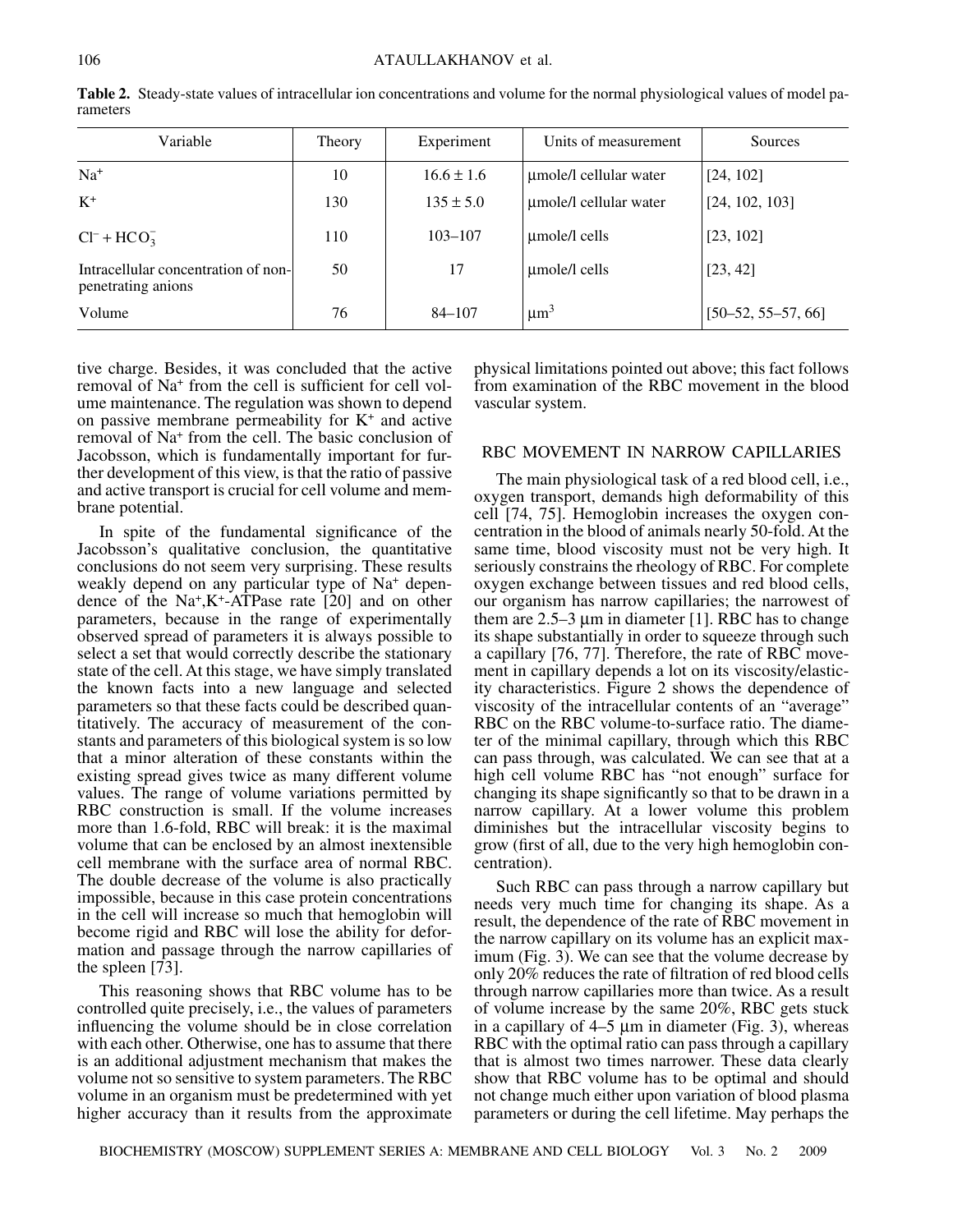

**Fig. 2.** Dependence of viscosity of the intracellular contents of RBC and the minimal diameter of capillary, through which it can pass, on the ratio of cell volume to cell surface area. The descending curve shows how the viscosity of intracellular contents varies at a change of this ratio. The ascending curve shows the increase of the minimal diameter of capillary, through which RBC with such ratio is able to pass.

parameters of "habitat", like the parameters of RBC itself, be extremely stable? Indeed, for example, red blood cells are very sensitive to osmolarity of the environment. This is in good agreement with the data of model (1)–(5). However, osmolarity of the plasma is very stable [1]. The same is the case with other parameters of the medium but not RBC itself.

# CELL MEMBRANE PASSIVE PERMEABILITY FOR CATIONS

The "Achilles heel" of a cell (not only RBC) is permeability of its membrane for small molecules, primarily cations [78]. Modification of passive membrane permeability influences the volume as much as the change in osmolarity. However, in contrast to osmolarity, it seems impossible to stabilize membrane permeability. The major cause of significant changes in membrane permeability is oxidative processes. Considerable oxygen concentration in blood, the free-radical character of oxidation/reduction processes, the presence in an organism of numerous substances, which are strong oxidation agents, all this may result in variations of the oxidation rate of cell wall proteins and lipids hundreds of times. Oxidized lipids enhance a good deal the membrane permeability for charged molecules [79, 80]; therefore, the ion permeability of RBC membrane in the normal organism may also vary 5–10 times depending on nutrition, various stresses, minor inflammation foci, and other factors [81, 82]. As a result, the cell must not only have a definite volume but also carefully maintain it, i.e. the cell needs to stabilize its volume withstanding the variations of membrane permeability.



**Fig. 3.** Dependence of the relative rate  $(w/w_0)$  of RBC passing through a 3-mm capillary on RBC volume.

#### ADVANTAGE OF Na+,K+-PUMP AS COMPARED WITH Na+-PUMP IN CELL VOLUME STABILIZATION. WHY DOES Na+,K+-ATPase EXCHANGE THREE Na<sup>+</sup> FOR TWO K<sup>+</sup>?

In the early 80s we wondered: what is the advantage of the pump that carries three sodium ions out in exchange for two potassium ions [16], so that the total transfer is one ion per ATP molecule? Would not it be simpler just to extract one sodium ion from the cell? Mathematical models are very suitable for solution of such problems, because they calculate the situations that cannot be created experimentally but may help us to elucidate the regularities in the system functioning. For example, we can easily find out what will happen if the pump drains sodium only [20, 21]. It turns out that in this case it is easy to obtain a physiologically normal value of cell volume, like in the case of pumping the ions towards each other. No advantages of the counter transfer are observed. However, the situation changes cardinally if we assume that each of these pumps stabilizes the volume. Figure 4 presents the dependences of volume changes on the passive membrane permeability for  $Na^+$  and  $K^+$  ions. Figure 4 examines the dependence of volume on the nonspecific change of permeability for both cations *ê*, i.e.

$$
P_{\text{Na}} = P_{\text{Na}}^0 (1 + P);
$$
  

$$
P_{\text{K}} = P_{\text{K}}^0 [1 + (P_{\text{Na}}/P_{\text{K}})P].
$$

In the normal RBC,  $P_{\text{Na}}$  and  $P_{\text{K}}$  are approximately equal [83, 84], therefore parameter *ê* characterizes the nonspecific change of permeability for both ions. This is the most typical influence on RBC in an organism, because the increase of membrane permeability at oxidative stresses generates nonspecific "drains". Below we will consider how the changes in permeability for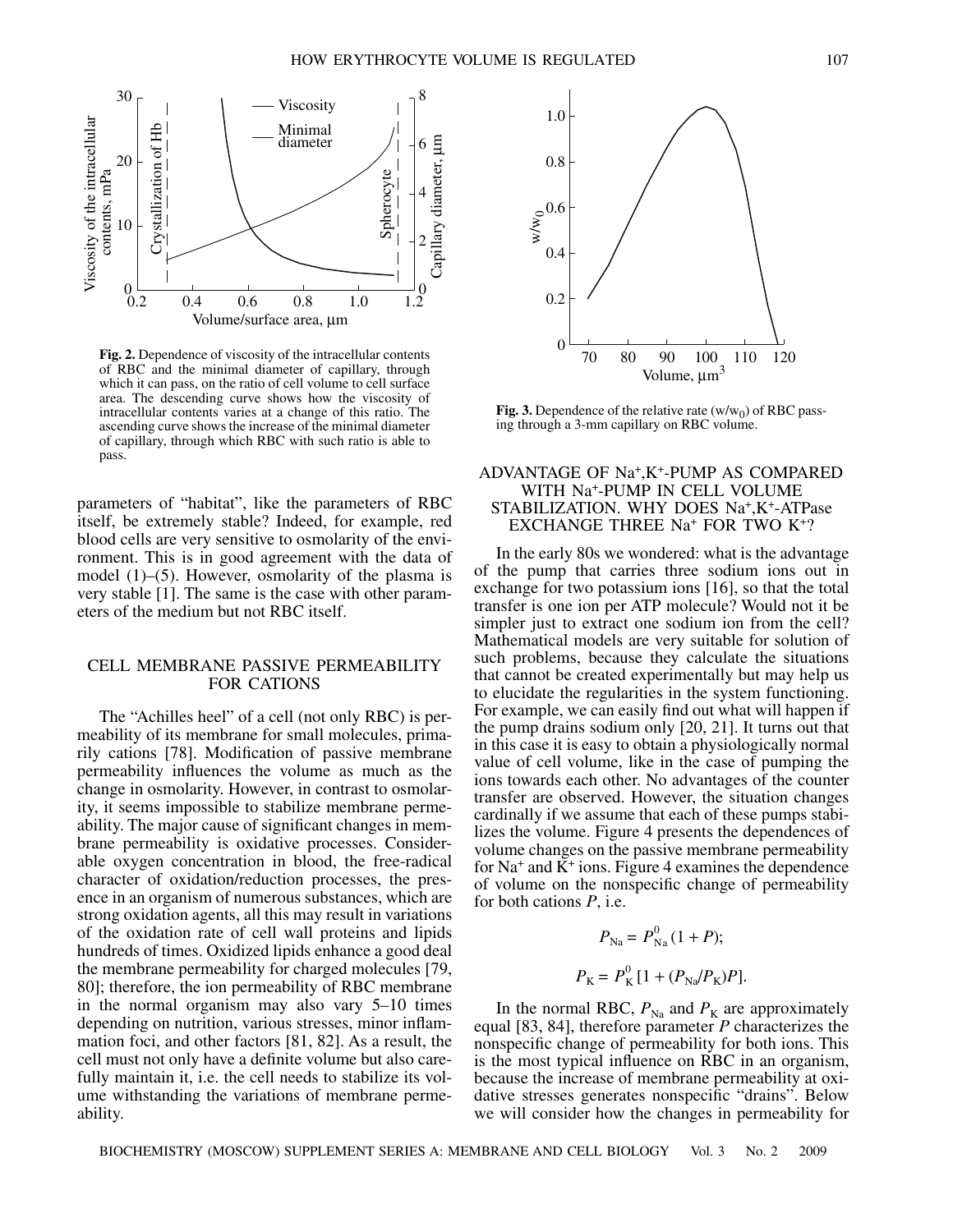

**Fig. 4.** Dependence of the relative change of RBC volume on the relative change of passive membrane permeability for  $Na<sup>+</sup>$  and  $K<sup>+</sup>$ . Curve *1* is obtained with the assumption that the volume is stabilized by a hypothetical pump that drains only Na+ ions from the cell. Curve *2* is obtained with the assumption that the volume is stabilized by the Na<sup>+</sup>,K<sup>+</sup>-pump. Here and further,  $V_0$  and  $P_0$  designate respectively the volume and membrane permeability of RBC at physiological values of parameters.

each cation separately affect volume stabilization. The volume is normalized by its physiological value. The dotted line shows the critical increase of the volume, at which RBC bursts. We can see that the Na<sup>+</sup>-pump poorly stabilizes the cell volume [85]. No more than a 1.5-fold increase of membrane permeability results in RBC death [21]. This fact obviously contradicts the experimental data, according to which the permeability of RBC may change 5–10 times without its lysis [78].

For the quantitative characterization of volume stabilization it would be convenient to introduce two dimensionless indices. The first one, stabilization coefficient, is a value reciprocal to the relative derivative

$$
\vartheta = \frac{V_0}{P_0} \frac{1}{\partial V} = -\frac{\partial \ln V}{\partial \ln P}\Big|_{P_0, V_0}.
$$

For Fig. 4, where both variables are laid off in relative values, it is simply the value reciprocal to the slope of the curve in a given point. The less is the curve slope at a given, e.g. physiological, parameter value, the better is stabilization. The second parameter (the dynamic range of stabilization),

$$
\Omega = P_{\text{max}}/P_{\text{min}},
$$

shows how many times the parameter can vary before the cell volume goes beyond the preset limits (see Fig. 4, dotted line), e.g., change by no more than 50%.

Curve *1* in Fig. 4 illustrates the best variant of volume stabilization by the pump draining sodium only, which we have succeeded to obtain by varying practically all system parameters. It corresponds to stabilization coefficient  $\vartheta = 1.0$  and to the dynamic range of 1.5. Volume



**Fig. 5.** The change of RBC volume at independent variations of membrane permeability for  $Na^+$  and  $K^+$ .

stabilization noticeably improves, if the pump generates two gradients simultaneously (Fig. 4, curve *2*). Stabilization coefficient increased to 3.5 and the dynamic range increased 2.2 times. The parameters for this calculation were the same as for the pump working with a single ion. The observed considerable gain was due to the fact that Na<sup>+</sup> concentration in the cell was significantly lower in the presence of two gradients. In response to the prescribed change in membrane permeability, sodium concentration varies greater in the model with the two gradients. It means that the rate of ions pumping changes much greater and, as a result, the volume changes less. Sodium concentration is the main sensor of the volume, which "indicates" that the pump must change its speed. In the case of Na<sup>+</sup> pump, sodium concentration in the cell cannot decrease significantly, because it is limited by the osmotic balance on both sides of the membrane. If the pump carries two ions towards each other, then this limitation is superimposed on the total  $Na<sup>+</sup>$  and  $K<sup>+</sup>$  concentration in the cell. At the same time, the sodium concentration may be reduced as much as is desired.

The model not only gives an insight of the advantage of opposite pumping of the ions but also explains why the pump drains three Na<sup>+</sup> ions in exchange for two  $K^+$  ions. Figure 5 shows the variation of cell volume, when the permeabilities for sodium and potassium vary independently. We can see that these permeabilities have adverse effects on the volume: the increase of permeability for sodium enhances the volume, whereas the increase of permeability for potassium decreases it. It is clear because the sodium gradient is directed inside the cell and the passive sodium flux increases the content of substance in the cell and, consequently, the volume. The situation with potassium is the opposite. Besides, there is a direction of joint variation of permeabilities when the volume change is the minimal (Fig. 5, arrow). At physiological value of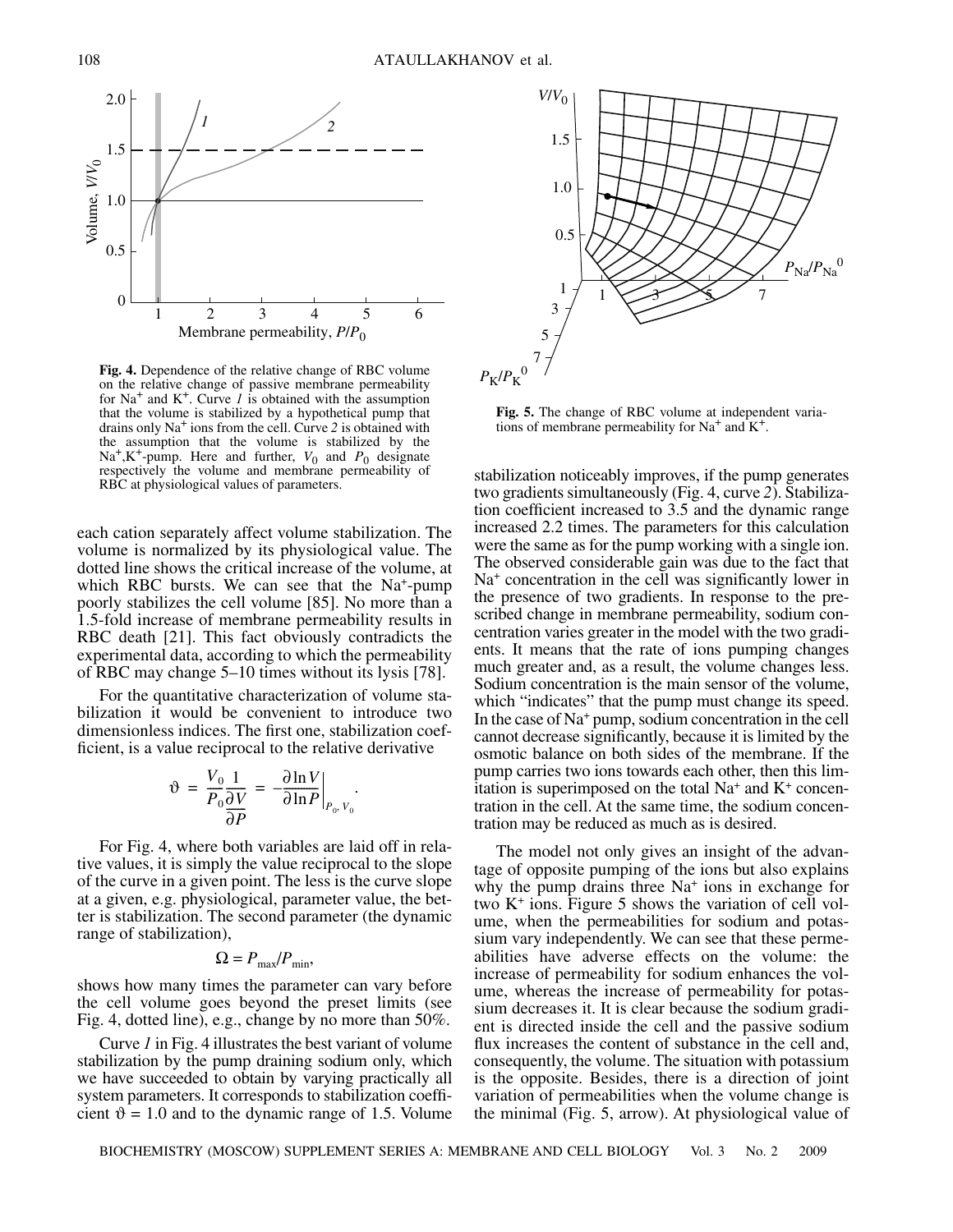the volume, this direction coincides with the synchronous variation of permeabilities for both cations, i.e. volume stabilization is the best at nonspecific permeability variation. We have considered the analogous surfaces for the pumps with different ratios of the transferred ions [20, 21]. At the same time, all surfaces are of similar appearance, but the direction of the optimal stabilization already does not coincide with the nonspecific permeability variation. The higher is the  $Na^{+}/K^{+}$ ratio, the more the relative variation of permeability for Na<sup>+</sup> corresponds to the best stabilization [20, 21].

Thus, the model shows that the ion pump is perfectly optimized for cell volume stabilization just against the damaging nonspecific increase of its permeability. This fact determines both the creation of two gradients by the pump and the transfer of just three sodium ions in exchange for two potassium ions.

## SECONDARY APPLICATION OF POTASSIUM GRADIENT FOR VOLUME STABILIZATION IMPROVEMENT. Ca2+-ACTIVATED K+-CHANNELS

The occurrence of high potassium gradient directed outwards opens a number of new possibilities for a cell. Different cells use these gradients for different purposes: some cells generate high membrane potential and become electrically excitable [7–9], while other cells form systems that react to diverse external signals, including those causing damage to a cell [3–5]. Among numerous useful applications of potassium gradient, we will discuss the one used in red blood cell for still greater improvement of the quality of volume stabilization in response to nonspecific damage of the membrane. As has already been mentioned, the selective increase of membrane permeability for potassium only results in cell volume decrease. Hence, in the case of a special channel selectively permeable for potassium only, cell volume can be regulated by its opening or closing. Red blood cells possess such a channel. The increase of potassium efflux in response to the increase of  $Ca^{2+}$  concentration in the cell conditioned by this channel was discovered by Gardos as far back as in the 1950s [86, 87]. For several decades it was unclear why the cell did it. The properties of this channel were studied in detail [88, 89]; it was shown that the channel was opened by the increase of  $Ca^{2+}$  concentration in the cell only several times [90] (the half-maximal activation of  $K<sup>+</sup>$  channels is achieved at the intracellular concentration of potassium ions of 0.1–10  $\mu$ M [91]). These channels named as Ca<sup>2+</sup>-activated  $K<sup>+</sup>$ -channels, being maximally open, increase the  $K^+$  efflux from the cell hundreds of times (from 2 to 100– 1000 µmol/h l cells) [90, 92, 93]. The insight of what it gives to a cell was got only after the models had shown that such channel could greatly improve the cell volume stabilization [20, 21].

Incidentally, by the way, we have found the answer to one more mysterious question: why is  $Ca^{2+}$  concen-

tration in red blood cells lower by four orders of magnitude [94] as compared with the concentration in blood plasma? An enormous Ca2+ gradient exists in all cells and is generated due to the function of  $Ca^{2+}$ -pump, which takes up ATP and actively drains  $Ca^{2+}$  from the cell against the gradient. The emerging gradient is used by many cells for generation of intracellular signal in response to various excitations. Intracellular calcium is rightfully considered as one of the main intracellular secondary messengers that transmit information from outside to intracellular systems. Thus, here we can also see the universal aspiration of scientists for ascribing signal functions to any gradients on the cell membrane. However, for a long time it was unclear what signals exactly and to where this gradient transmitted in red blood cells.

Let us consider in more detail in what way the  $Ca^{2+}$ gradient and  $Ca^{2+}$ -activated K<sup>+</sup>-channels affect the control of RBC volume. For taking into account the potassium flux through these channels, we must include one more flux into Eq. (1):

$$
J_{CH} = P_{CH} \frac{\frac{\varphi F}{RT}}{\exp\left(\frac{\varphi F}{RT}\right) - 1} \Big( \left[K^{+}\right]_{e} - \left[K^{+}\right]_{i} \exp\left(\frac{\varphi F}{RT}\right) \Big),
$$

where  $P_{CH} = P_{\text{max}} \left( \frac{[Ca^{2+}]}{[Ca^{2+}]} \right)$  $\frac{[Ca]}{[Ca^{2+}]+K_{CH}}$  $\left(\frac{[Ca^{2+}]}{[Ca^{2+}]+K_{CH}}\right)^{N}$ ,

 $P_{\text{max}}$  is maximal permeability of K<sup>+</sup>-channels,

 $P_{\text{max}} = 1.7 \text{ h}^{-1} [104 - 106]$ ,

*N* is cooperativity coefficient,  $N = 4$ ,

 $K_{CH}$  is binding constant for  $Ca^{2+}$  with the channels,  $K_{CH} = 0.25 \,\mu \text{M}.$ 

This is a passive flux of potassium ions, which naturally depends on their concentration gradient and membrane potential. The main difference of this flux from the previously considered passive potassium flux is dependence on  $Ca^{2+}$  concentration. As a result of this dependence, our equations have one more independent variable:  $Ca<sup>2+</sup>$  concentration in the cell. This concentration is usually so low that actually has no effect on balance equations (4), (5). For the changes of  $Ca^{2+}$  concentration, we can write an equation analogous to Eqs. (1) and (2), taking into account that the calcium ion is bivalent.

$$
\frac{d}{dt}\left(\left[Ca^{2+}\right]_{i}\frac{V}{V_{0}}\right) = -2v_{Ca-ATPase} + P_{Ca}\frac{2\frac{\varphi F}{RT}}{\exp\left(2\frac{\varphi F}{RT}\right)}\exp\left(2\frac{\varphi F}{RT}\right)
$$

$$
\times \left(\left[Ca^{2+}\right]_{e} - \left[Ca^{2+}\right]_{i}\exp\left(2\frac{\varphi F}{RT}\right)\right),\right.
$$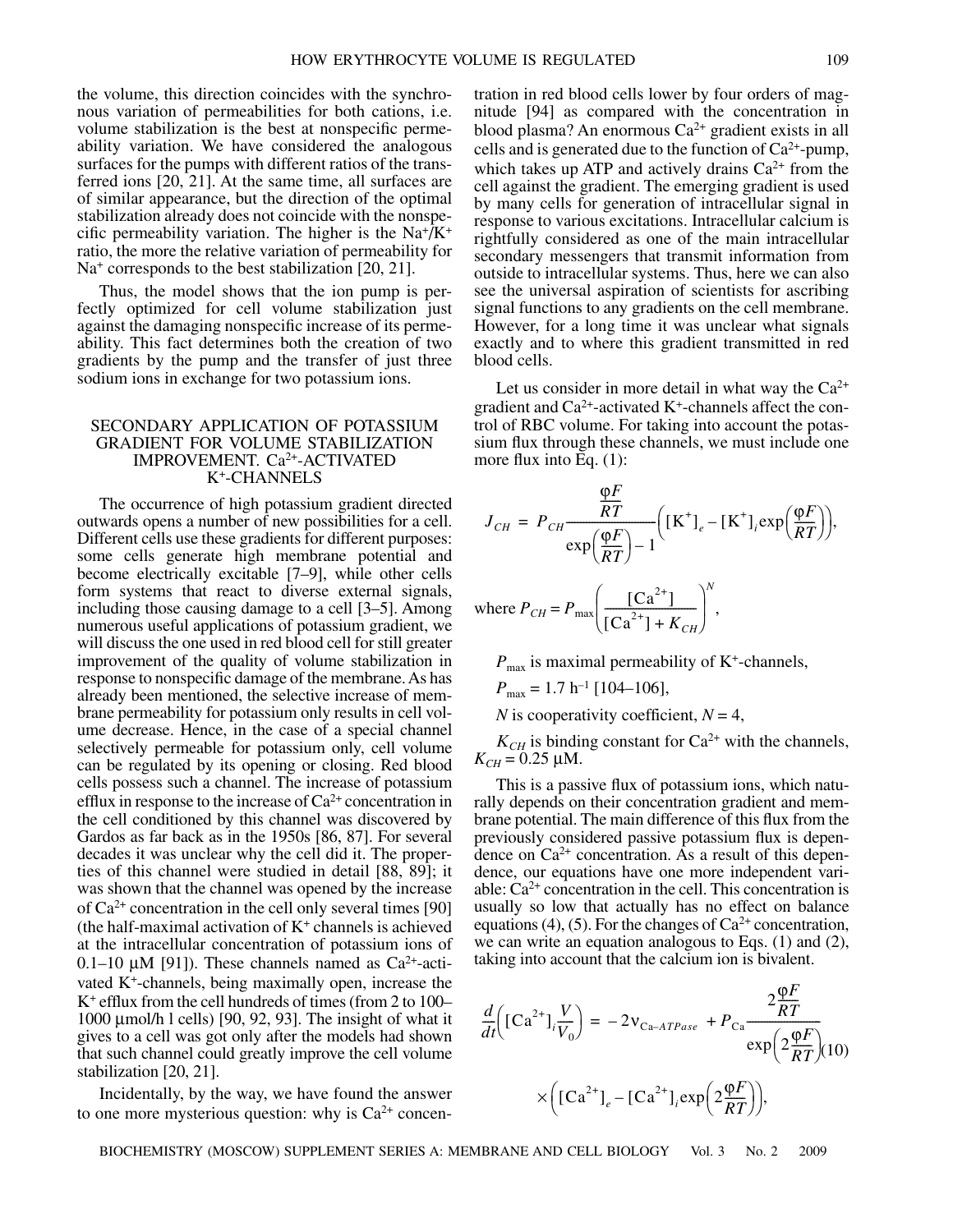

**Fig. 6.** Dependence of the relative change of RBC volume on the relative changes of passive membrane permeability for  $Na<sup>+</sup>$  and  $K<sup>+</sup>$ . Curve *1* is obtained with the assumption that the volume is stabilized by the Na+ pump only. Curve *2* is obtained with the assumption that the volume is stabilized by the  $Na^+, K^+$ -pump. Curve 3 is obtained with the assumption that the volume is stabilized by the Na<sup>+</sup> and  $K^+$ gradients generated by the  $Na^+, K^+$ -ATPase as well as  $Ca^{2+}$ -dependent K<sup>+</sup>-channels.

where 
$$
v_{Ca-ATPase} = \alpha_{Ca-ATPase} \left( \frac{[Ca^{2+}]}{[Ca^{2+}]} + K_{Ca-ATPase}} \right)^2
$$
,  
\n $P_{Ca} = 0.76 \times 10^{-2} \text{ h}^{-1} [21]$ .

The equation for intracellular  $Ca^{2+}$  (10) weakly depends on other equations of our system. This effect passes through membrane potential ϕ, but this potential is usually low and varies weakly. Therefore,  $Ca^{2+}$  concentration in the cell weakly depends on the medium osmolarity, protein content in the cell, etc. Calcium in this model behaves rather autonomously and has little influence on anything. However, the situation drastically changes when we consider the nonspecific changes in membrane permeability, the damaging osmotic effect of which is counteracted by  $Na<sup>+</sup>, K<sup>+</sup>$ -ATPase. It is reasonable to suppose that such nonspecific effects increase the membrane permeability not only for univalent but also for bivalent cations. Figure 6 (curve *3*) shows the way in which volume stabilization is varied. One can see that the efficiency of stabilization sharply increases. Close to the physiological value of permeability, the stabilization coefficient changes its sign, as if crossing the infinite value. It implies over-regulation: at increasing permeability, cell volume may even decrease at first. A number of experimental data show [95–97] that, indeed, RBC volume decreases at minor variations of permeability. At more significant variations, the volume surely begins to grow but remains in the admitted region at permeability variations three times as much as in the absence of potassium channels. The dynamic range of stabilization comes up to 7–8, which is in good agreement with the experimental data [79–82]. In this case, all gradients of cations change in response to permeability increase, i.e.



**Fig. 7.** The kinetics of variation of  $Ca^{2+}$  and Na<sup>+</sup> concentrations in red blood cells after a stepwise change of membrane permeability. The permeability for all ions was changed 5-fold in the initial moment.

in response to the variations, which are counteracted by all of the control systems described above [21]. However, the relative  $Ca^{2+}$  concentration varies most rapidly and most significantly (Fig. 7). This is just  $Ca^{2+}$  that proves to be the major sensor, which is most sensitive to damage. The presence of such sensitive sensor makes it possible to drastically increase the quality of cell volume stabilization.

In the work [18], Jacobsson's model [15] was extended due to a more detailed description of ion exchange. The expressions describing  $K^+$ , Cl<sup>-</sup> and K<sup>+</sup>,Na<sup>+</sup>,2Cl<sup>-</sup>-co-transporters were included into the equations for ion fluxes. Among the nonpenetrating ions,  $Mg^{2+}$  and hemoglobin were singled out separately. The non-ideal osmotic behavior of hemoglobin was taken into consideration and the equation for the proton exchange between RBC and the environment was added. The equation for  $Na^+$ ,  $K^+$ -ATPase took into account the competitive inhibition of the enzyme by extracellular  $Na<sup>+</sup>$  and intracellular  $K<sup>+</sup>$ , but the extremely important dependence of its rate on the concentration of intracellular Na<sup>+</sup> was not excluded. The correct (3 : 2) stoichiometric ratio of the transferred ions was used in the work. This model, like the previous ones, did not include such an important element of volume regulation as  $Ca^{2+}$ -dependent K<sup>+</sup>-channels (the Gardos effect). This work has shown that the  $K^+$ , Cl<sup>-</sup>-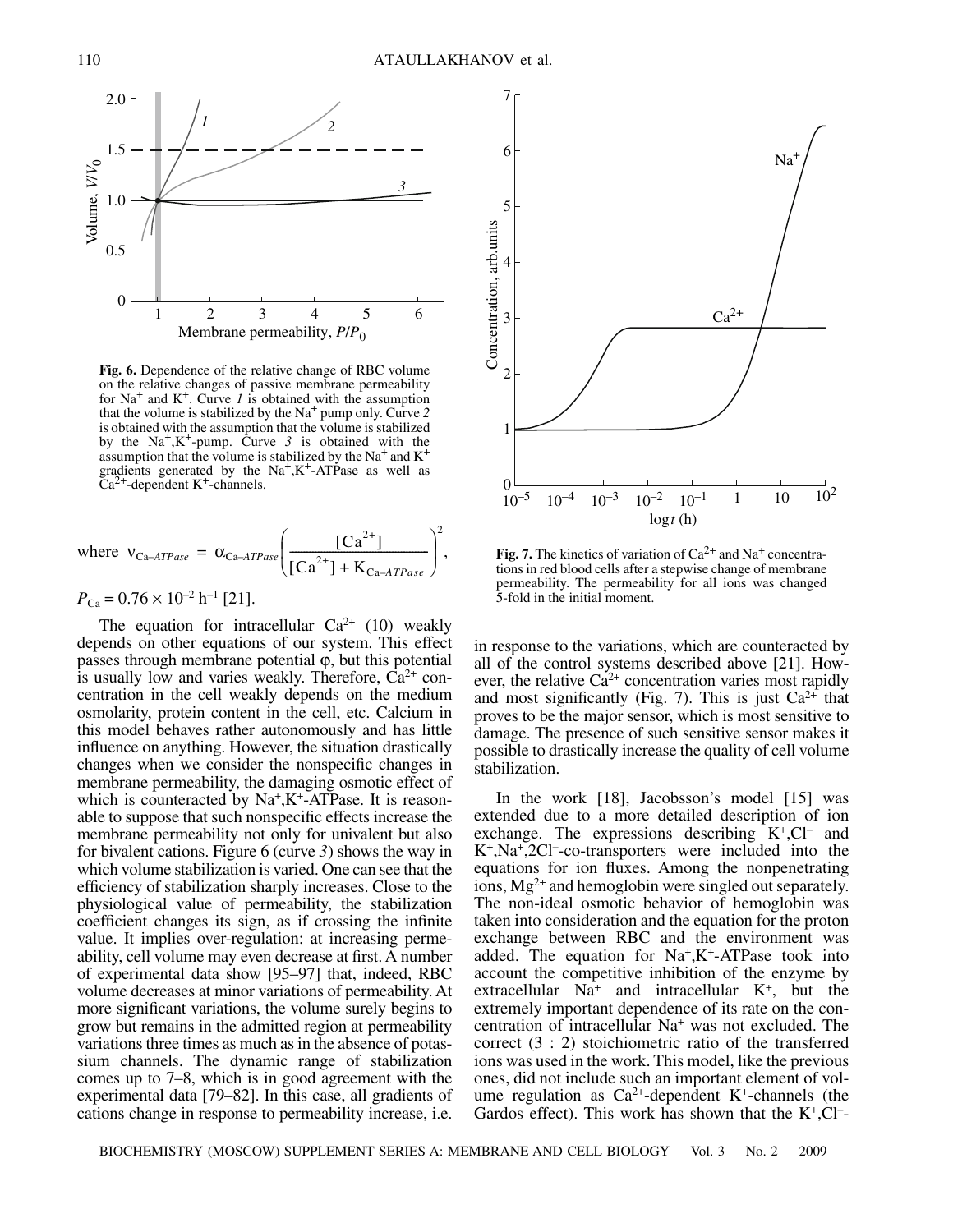and  $K^+$ ,Na<sup>+</sup>,2Cl<sup>-</sup>-co-transporters do not play a key role in the regulation of RBC volume, and the account of non-ideal osmotic behavior of hemoglobin and dependence of its charge on pH also little changes the basic conceptions.

#### **CONCLUSIONS**

The studies of ion homeostasis in different cells, first of all in red blood cells, have given insight into the fact that osmosis control is not confined to only pumping out of some part of osmotically active ions from the cell at an appropriate rate [20, 21]. For the cell, one of the main parameter is the constancy of volume at significant variations of disturbing impacts. These disturbing impacts include practically all cell parameters, but the strongest of them is the damage of cell membrane and the related disturbance of ion homeostasis in the cell. In this work, we have concentrated our attention just on this disturbance. However, the analysis shows that the natural mechanisms rather effectively compensate for other variations as well. For example, the enzyme activities in the cell may vary both due to the action of damaging factors and due to genetic peculiarities [71, 98]. Red blood cells may differ in the concentrations of ion pumps in the membrane [99]. Based on Eqs. (1)−(10), one can say that the decrease of the  $Na<sup>+</sup>, K<sup>+</sup>$ -pump activity is absolutely equivalent to the increase of cell membrane permeability. Consequently, all of the described mechanisms will compensate for the decrease of the main pump activity just like the increase of membrane permeability. Close ratios are observed also for the  $Ca^{2+}$ -pump.

The mechanisms described in this work do not exhaust all facilities used by RBC for the improvement of volume stabilization [100–104]. It has been assumed above that the function of pumps is provided by the constant ATP level in the cell, and this level does not react in any way to the changing load, which accompanies the enhancement of fluxes. In [71, 100, 105] we considered the mutual influence of energy and ion flux regulation systems. This analysis led us to the concepts of the existence of a complicated and beautiful system that controls the volume due to metabolism of adenylate nucleotides, which can effectively interfere into volume control, bringing it to perfectness, in a wide range of variation of the parameters.

The main indicator of cell volume constancy is the quality of volume stabilization. With the purpose to provide the high coefficient of volume stabilization in the wide range of variation of the parameters, the cell uses several mechanisms for controlling the ion fluxes through cell membrane. It results in such a complex pattern of joint action of diverse mechanisms that the interpretation of results becomes absolutely ineffective without mathematical models of the process. So, a certain "differentiation of labor" takes place. Mathematical models cannot open or even predict the existence of the Na+,K<sup>+</sup>-pump, because nature could select other molecules as substances used for osmosis control. But, in turn, it is very difficult to understand without the models why this pump is arranged in this but not any other way. Why does it pumps off two opposite gradients and why is the ratio of transferred ions two to three but not another?

In different animal cells the mechanisms of volume stabilization are similar in many respects [106–114]. All of them rest upon active ion transport by the Na<sup>+</sup>,K<sup>+</sup>-pump. However, they often have a number of peculiar features and use other additional mechanisms of volume stabilization.

The pumps and channels described in this work do not exhaust the entire diversity of these facilities in different cells. Even in red blood cells, a few more types of different channels and exchangers are known [101–104]. Of course, they are not always implicated in the cell volume control system. They participate in realization of other physiological mechanisms as well. And, in many cases, the most complex and disputable is the question what is the physiological function of these membrane structures. We think that often the finding of answers is impeded by the absence of appropriate model works, the role of which in this field, like in biology as a whole, has been underestimated for a long time.

#### ACKNOWLEDGMENTS

The authors are very grateful to V.M. Vitvitsky, A.M. Zhabotinsky, I.L. Lisovskaya, A.V. Pichugin, and A.B. Kiyatkin for fruitful discussions on the problems considered in the present work and to Yu.A. Chizmadzhev for critical comments that have greatly improved the text.

#### REFERENCES

- 1. Human Physiology, Schmidt, R. and Tews, G., Eds., Moscow, Mir, 1996, vol. 1.
- 2. Boldyrev, A.A. and Tverdislov, V.A., Molecular Organization and Mechanism of the Functioning of Na-Pump, Blumenfel'd, L.A., Ed., Moscow, VINITI, 1978.
- 3. Boldyrev, A.A., *Biologicheskie membrany i ionnyi transport* (Biological Membranes and Ion Transport), Moscow, Izd. MGU, 1985.
- 4. Boldyrev, A.A., Lopina, O.D., Rubtsov, A M., and Svinukhova, I.A., *Biokhimiya aktivnogo ionnogo transporta i transportnye ATFazy* (Biochemistry of Active Ion Transport and Transport ATPases), Moscow, Izd. MGU, 1983.
- 5. Boldyrev, A.A., Kotelevtsev, S.V., Lanio, M., Alvares, K., and Peres, P., *Vvedenie v membranologiyu* (Introduction to Membranology), Moscow, Izd. MGU, 1990.
- 6. Hodgkin, A.L. and Huxley, A.F., Action Potentials Recorded from Inside a Nerve Fiber, *Nature*, 1939, vol. 144, pp. 710–711.
- 7. Hodgkin, A.L. and Huxley, A.F., Currents Carried by Sodium and Potassium Ions through the Membrane of the Giant Axon of *Loligo*, *J. Physiol.*, 1952, vol. 116, no. 4, pp. 449–472.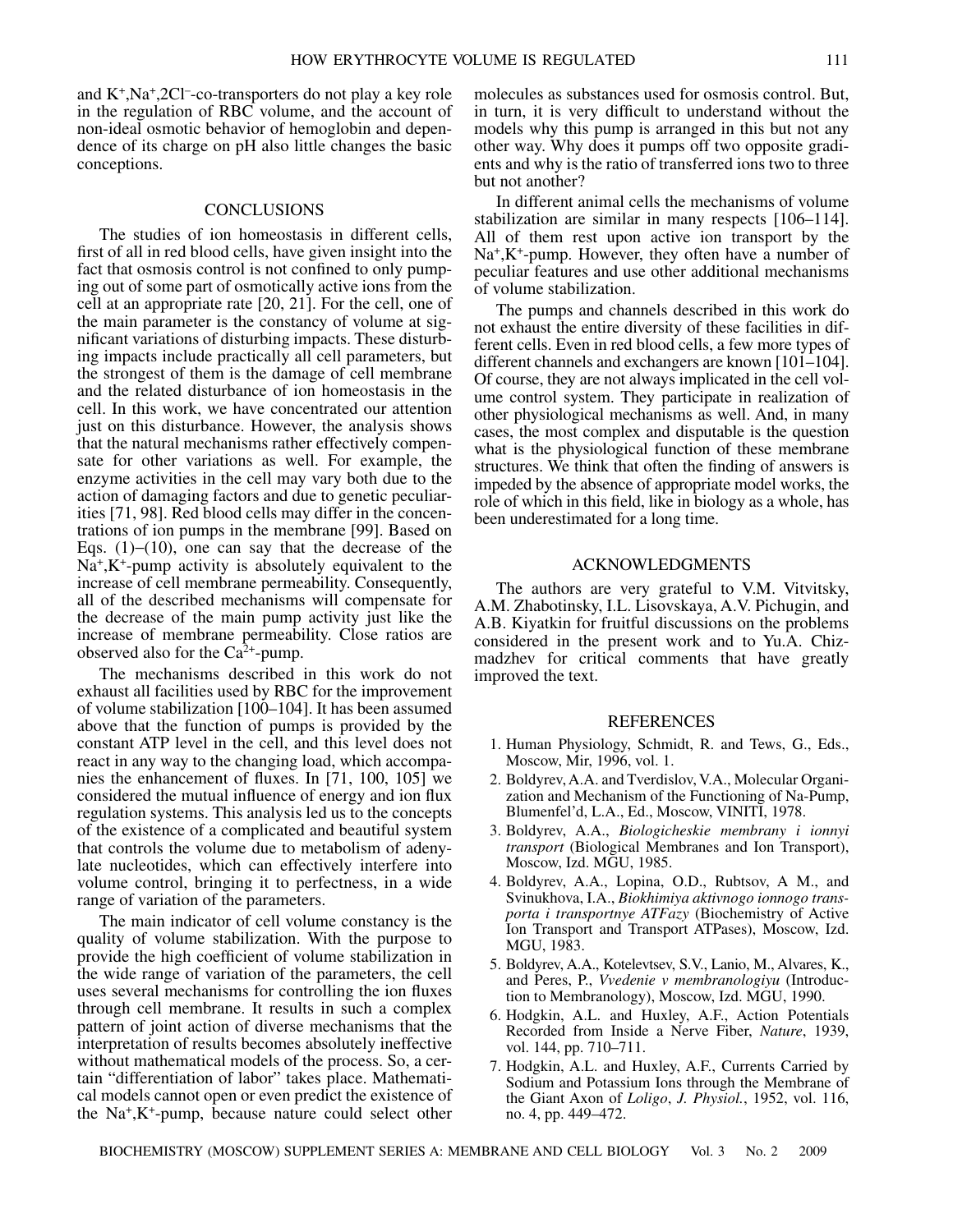- 8. Hodgkin, A.L., Ionic Movements and Electrical Activity in Giant Fibers, *Proc. Royal Soc. (London)*, 1958, vol. B148, pp. 1–37.
- 9. Hodgkin, A., Nervous Impulse, Moscow, Mir, 1965.
- 10. Kahlenberg, A., Urman, B., and Dolansky, D., Preferential Uptake of *D*-Glucose by Isolated Human Erythrocyte Membranes, *Biochemistry*, 1971, vol. 10, no. 16, pp. 3154–3162.
- 11. Jacobs, R.L., Stead, L.M., Brosnan, M.E., and Brosnan, J.T., Hyperglucagonemia in Rats Results in Decreased Plasma Homocysteine and Increased Flux through the Transsulfuration Pathway in Liver, *J. Biol. Chem.*, 2001, vol. 276, no. 47, pp. 43740–43747.
- 12. Kilberg, S.M., Handlogten, M.E., and Christensen, H.N., Characteristics of an Amino Acid Transport System in Rat Liver for Glutamine, Asparagines, Histidine, and Closely Related Analogs, *J. Biol. Chem.*, 1980, vol. 255, no. 9, pp. 4011–4019.
- 13. Tosteson, D.C., Halide Transport in Red Blood Cells, *Acta Physiol. Scand.*, 1959, vol. 46, pp. 19–41.
- 14. Tosteson, D.C. and Hoffman, J.F., Regulation of Cell Volume by Active Cation Transport in High and Low Potassium Sheep Red Cells, *J. Gen. Physiol.*, 1960, vol. 44, pp. 169–194.
- 15. Jakobsson, E., Interactions of Cell Volume, Membrane Potential, and Membrane Transport Parameters, *Amer. J. Physiol.*, 1980, vol. 238, no. 5, pp. C196–C206.
- 16. Ataullakhanov, F.I., Regulation of Metabolism in Red Blood Cells, *Doctoral (Biology) Dissertation*, Moscow, Institute of Biophysics, Ac. Sci. USSR, 1983.
- 17. Werner, A. and Heinrich, R., A Kinetic Model for the Interaction of Energy Metabolism and Osmotic States of Human Erythrocytes. Analysis of the Stationary "in vivo" State and of Time Dependent Variations under Blood Preservation Conditions, *Biomed. Biochim. Acta*, 1985, vol. 44, no. 2, pp. 185–212.
- 18. Lew, V.L. and Bookchin, R.M., Volume, pH, and Ion-Content Regulation in Human Red Cells: Analysis of Transient Behavior with an Integrated Model, *J. Membr. Biol.*, 1986, vol. 92, no. 1, pp. 57–74.
- 19. Moroz, I.A., Ataullakhanov, F.I., Pichugin, A.V., Kiyatkin, A.B., and Vitvitsky, V.M., Mathematical Model of Regulation of Red Blood Cell Volume, *Biol. Membrany* (Rus.), 1989, vol. 6, pp. 409–419.
- 20. Ataullakhanov, F.I., Vitvitsky, V.M., Kiyatkin, A.B., and Pichugin, A.V., Regulation of the Volume of Human Red Blood Cells. The Role of Calcium-Activated Potassium Channels, *Biofizika* (Rus.), 1993, vol. 38, pp. 809– 821.
- 21. Martinov, M.V., Vitvitsky, V.M., and Ataullakhanov, F.I., Volume Stabilization in Human Erythrocytes: Combined Effects of Ca<sup>2+</sup>-Dependent Potassium Channels and Adenylate Metabolism, *Biophys. Chem.*, 1999, vol. 80, no. 3, pp. 199–215.
- 22. Hodgkin, A.L. and Huxley, A.F., A Quantitative Description of Membrane Current and Its Application to Conduction and Excitation in Nerve, *J. Physiol.*, 1952, vol. 117, no.4, pp. 500–544.
- 23. Skou, J.C., The Influence of Some Cations on an Adenosine Triphosphatase from Peripheral Nerves, *Biochim. Biophys. Acta*, 1957, vol. 23, no. 2, pp. 394–401.
- 24. Kotyk, A. and Yanachek, K., *Membrannyi transport* (Membrane Transport), Moscow, Mir, 1980.
- 25. Post, R.L., Merritte, C.R., Kinsolving, C.R., and Albright, C.D., Membrane Adenosine Triphosphatase As a Participant in the Active Transport of Sodium and Potassium in the Human Erythrocyte, *J. Biol. Chem.*, 1960, vol. 235, pp. 1796–1802.
- 26. Marchesi, V.T., Furthmayr, H., and Tomita, M., The Red Cell Membrane, *Annu. Rev. Biochem.*, 1976, vol. 45, pp. 667–698.
- 27. Tosteson, D.C., The Cellular Functions of Active Transport of K and Na, *Physiol. Pharmacol. Physicians*, 1965, vol. 3, no. 10, pp. 1–6.
- 28. Hoffman, P.G. and Tosteson, D.C., Active Sodium and Potassium Transport in High Potassium and Low Potassium Sheep Red Cells, *J. Gen. Physiol.*, 1971, vol. 58, no. 4, pp. 438–466.
- 29. Tosteson, D.C., Active Transport, Genetics, and Cellular Evolution, *Fed. Proc.*, 1963, vol. 22, pp. 19–26.
- 30. Guharay, F. and Sachs, F., Stretch-Activated Single Ion Channel Currents in Tissue-Cultured Embryonic Chick Skeletal Muscle, *J. Physiol.*, 1984, vol. 352, pp. 685– 701.
- 31. Gennis, R., *Biomembrany. Molekuliarnaya struktura i funktsii* (Biomembranes. Molecular Structure and Functions), Moscow, Mir, 1997.
- 32. White, A., Handler, F., Smith, E., Hill, R., and Lehman, I., *Osnovy biokhimii* (Bases of Biochemistry), Moscow, Mir, 1981.
- 33. Beutler, E., *Red Cell Metabolism*, N.Y., Grune & Stratton, 1975.
- 34. Jacobash, G.S., Minakami, S., and Rapoport, S.M., *Cellular and Molecular Biology of Erythrocytes*, Yoshikawa, J. and Rapoport, S.M., Eds., Tokyo, University of Tokyo Press, 1974, pp. 55–142.
- 35. Evans, E.A. and Skalak, R., *Mechanics and the Thermodynamics of Biomembranes*, Boca Raton, Fl., Crc Press, 1980.
- 36. Markin, V.S., Membrane Organization in the Layer Plane and Cell Shape. Biological Consequences of the Theory, *Biofizika* (Rus.), 1981, vol. 26, no. 1, pp. 158– 167.
- 37. Rapoport, S.M., The Regulation of Glycolysis in Mammalian Erythrocytes, *Essays Biochem.*, 1968, vol. 4, pp. 69–103.
- 38. Rapoport, S.M. and Muller, M., *Cellular and Molecular Biology of Erythrocytes*, Yoshikawa, J. and Rapoport, S.M., Eds., Tokyo, University of Tokyo Press, 1974, pp. 167–179.
- 39. Grimes, A.G., *Human Red Cell Metabolism*, Oxford, Blackwell, 1980.
- 40. Lionetti, F.J., *Cellular and Molecular Biology of Erythrocytes*, Yoshikawa, J. and Rapoport, S.M., Eds., Tokyo, University of Tokyo Press, 1974, pp. 143–166.
- 41. Kilmartin, J.V. and Rossi-Barnardi, L., Interaction of Hemoglobin with Hydrogen Ions, Carbon Dioxide, and Organic Phosphates, *Physiol. Rev.*, 1973, vol. 53, pp. 836–890.
- 42. Mohandas, N., Chasis, J.A. and Shohet, S.B., The Influence of Membrane Skeleton on Red Cell Deformability,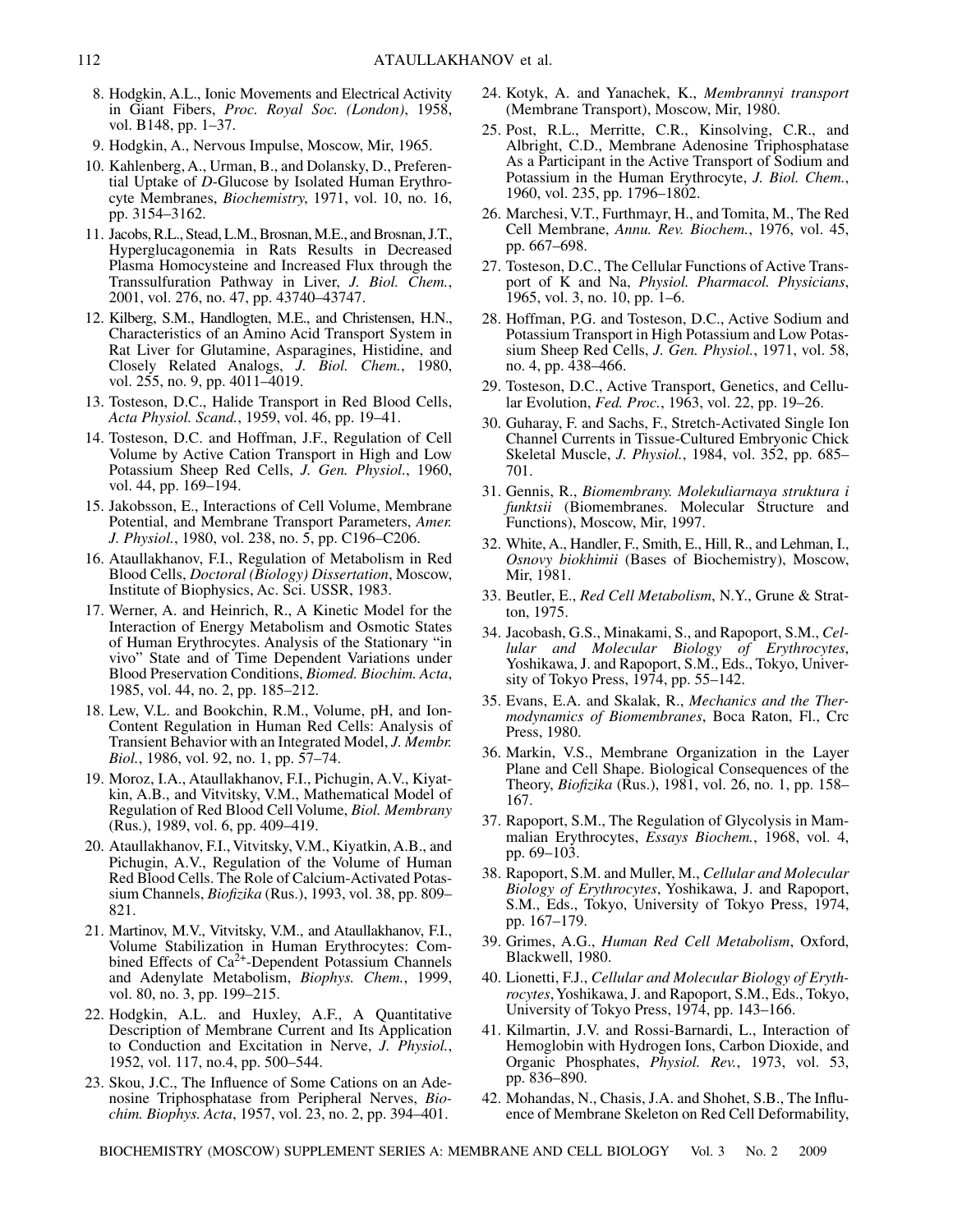Membrane Material Properties, and Shape, *Semin. Hematol.*, 1983, vol. 20, pp. 225–242.

- 43. Mueller, T.J., Jackson, C.W., Dokter, M.E., and Morrison, M., Membrane Skeletal Alterations during in vivo Mouse Red Cell Aging. Increase in the Band 4.1a:4.1b Ratio, *J. Clin. Invest.*, 1987, vol. 79, pp. 492–499.
- 44. Markin, V.S., Lateral Organization of Membranes and Cell Shapes, *Biophys. J.*, 1981, vol. 36, no. 1, pp. 1–19.
- 45. Glaser, R. and Leitmannova, A., Mathematical Modelling of Shape-Transformations of Human Erythrocytes, *Acta. Biol. Med. Ger.*, 1977, vol. 36, nos. 5–6, pp. 859– 869.
- 46. Leitmannova, A. and Glaser, R., Mathematical Modelling of Human Echinocytes and the Membrane Bending of Discocytes Stomatocytes and Echinocytes, *Studia Biophysica*, 1977, vol. 64, no. 2, pp. 123−141.
- 47. Fung, Y.C., Tsang, W.C., and Patitucci, P., High-Resolution Data on the Geometry of Red Blood Cells., *Biorheology*, 1981, vol. 18, nos. 3–6, pp. 369–385.
- 48. Canham, P.B. and Burton, A.C., Distribution of Size and Shape in Populations of Normal Human Red Cells, *Circ. Res.*, 1968, vol. 22, no. 3, pp. 405–422.
- 49. Waugh, R.E. and Sarelius, I.H., Effects of Lost Surface Area on Red Blood Cells and Red Blood Cell Survival in Mice, *Am. J. Physiol.*, 1996, vol. 271, no. 6, Pt 1, pp. C1847–C1852.
- 50. Clark, M.R., Computation of the Average Shear-Induced Deformation of Red Blood Cells As a Function of Osmolality, *Blood Cells*, 1989, vol. 15, no. 2, pp. 427–439.
- 51. Linderkamp, O. and Meiselman, H.J., Geometric, Osmotic, and Membrane Mechanical Properties of Density-Separated Human Red Cells, *Blood*, 1982, vol. 59, no. 6, pp. 1121–1127.
- 52. Nash, G.B., O'Brien, E., Gordon-Smith, E.C., and Dormandy, J.A., Abnormalities in the Mechanical Properties of Red Blood Cells Caused by *Plasmodium falciparum*, *Blood*, 1989, vol. 74, no. 2, pp. 855–861.
- 53. Marvel, J.S., Sutera, S.P., Krogstad, D.J., Zarkowsky, H.S., and Williamson, J.R., Accurate Determination of Mean Cell Volume by Isotope Dilution in Erythrocyte Populations with Variable Deformability, *Blood Cells*, 1991, vol. 17, no. 3, pp. 497–512.
- 54. Paulitschke, M. and Nash, G.B., Micropipette Methods for Analyzing Blood Cell Rheology and Their Application to Clinical Research, *Clin. Hemorheol.*, 1993, vol. 13, pp. 407–434.
- 55. Weed, R.J. and Reed, C.F., Metabolic Dependence of Red Cell Deformability, *Amer. J. Med.*, 1966, vol. 41, pp. 681–698.
- 56. Whittam, R. and Ager, M.E., Vectorial Aspects of Adenosine-Triphosphatase Activity in Erythrocyte Membranes, *Biochem. J.*, 1964, vol. 93, pp. 337–348.
- 57. Gamble, J.L., Chemical Anatomy, Physiology and Extracellular Fluid, 6th Ed. Cambridge, Mass., Harvard University Press, 1954.
- 58. Klausner, M.A., Hirsch, L.J., Leblond, P.F., Chamberlain, J.K., Klemperer, M.R., and Segel, G.B., Contrasting Splenic Mechanisms in the Blood Clearance of Red Blood Cells and Colloidal Particles, *Blood*, 1975, vol. 46, no. 6, pp. 965–976.
- 59. Chen, L.T. and Weiss, L., The Role of the Sinus Wall in the Passage of Erythrocytes through the Spleen, *Blood*, 1973, vol. 41, no. 4, pp. 529–537.
- 60. Markin, V.S. and Chizmadzhev, Yu.A., *Indutsirovannyi ionnyi transport* (Induced Ion Transport), Moscow, Nauka, 1974, pp. 38–45.
- 61. Vereninov, A.A. and Marakhova, I.I., *Transport ionov u kletok v kul'ture* (Ion Transport in the Cell in Culture), Leningrad, Nauka, 1986.
- 62. Knauf, P.A., Fuhrmann, G.F., Rothstein, S., and Rothstein, A., The Relationship between Anion Exchange and Net Anion Flow across the Human Red Blood Cell Membrane, *J. Gen. Physiol.*, 1977, vol. 69, no. 3, pp. 363–386.
- 63. Raftos, J.E. and Lew, V.L., Effect of Intracellular Magnesium on Calcium Extrusion by the Plasma Membrane Calcium Pump of Intact Human Red Cells, *J. Physiol.*, 1995, vol. 489, pt. 1, pp. 63–72.
- 64. Rothstein, A., Cabantchik, Z.I., and Knauf, P., Mechanism of Anion Transport in Red Blood Cells: Role of Membrane Proteins, *Fed. Proc.*, 1976, vol. 35, no. 1, pp. 3–10.
- 65. Cabantchik, Z.I., Knauf, P.A., and Rothstein, A., The Anion Transport System of the Red Blood Cell. The Role of Membrane Protein Evaluated by the Use of 'Probes', *Biochim. Biophys. Acta*, 1978, vol. 515, no. 3, pp. 239–302.
- 66. Sen, A.K. and Post, R.L., Stoichiometry and Localization of Adenosine Triphosphate-Dependent Sodium and Potassium Transport in the Erythrocyte, *J. Biol. Chem.*, 1964, vol. 239, pp. 345–352.
- 67. Bonting, S.L., *Membranes and Ion Transport*, Bittar, E.E., Ed., London, Wiley Interscience, 1970, vol. 1, pp. 257–363.
- 68. Robinson, J.D., Free  $Mg^{2+}$  and Proposed Isomerizations of the (Na+ Plus K+)-Dependent ATPase, *FEBS Lett.*, 1974, vol. 47, no. 2, pp. 352–355.
- 69. Kennedy, B.G., Lunn, G., and Hoffman, J.F., Effects of Altering the ATP/ADP Ratio on Pump-Mediated Na/K and Na/Na Exchanges in Resealed Human Red Blood Cell Ghosts, *J. Gen. Physiol.*, 1986, vol. 87, no. 1, pp. 47–72.
- 70. Ataullakhanov, F.I., Buravtsev, V.N., Vitvitsky, V.M., Dibrov, B.F., Zhabotinsky, A.M., Pichugin, A.V., Kholodenko, B.N., and Ehrlich, L.I., The Association between the Rate of ATP-Consuming Processes and ATP Concentration in Intact Red Blood Cells, *Biokhimiya* (Rus.), 1980, vol. 45, pp. 1075–1079.
- 71. Martinov, M.V., Plotnikov, A.G., Vitvitsky, V.M., and Ataullakhanov, F.I., Deficiencies of Glycolytic Enzymes As a Possible Cause of Hemolytic Anemia, *Biochim. Biophys. Acta*, 2000, vol. 1474, no. 1, pp. 75–87.
- 72. Segel, G.B., Feig, S.A., Glader, B.E., Muller, A., Dutcher, P., and Nathan, D.G., Energy Metabolism in Human Erythrocytes: The Role of Phosphoglycerate Kinase in Cation Transport, *Blood*, 1975, vol. 46, no. 2, pp. 271–278.
- 73. Ross, P.D. and Minton, A.P., Hard Quasispherical Model for the Viscosity of Hemoglobin Solutions, *Biochem. Biophys. Res. Commun.*, 1977, vol. 76, no. 4, pp. 971–976.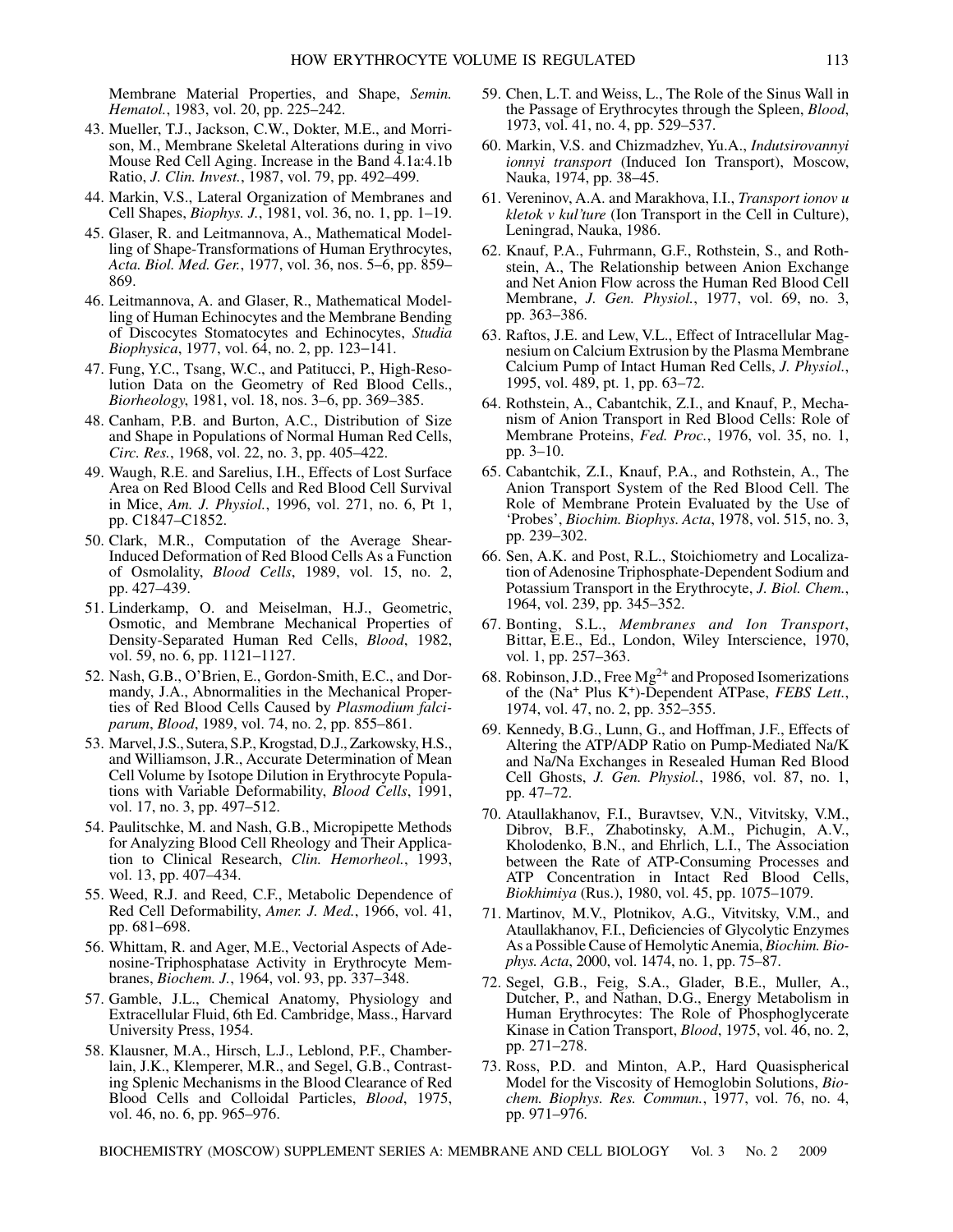- 74. Levtov, V.A., Regirer, S.A., and Shadrina, N.Kh., *Reologiya krovi* (Rheology of Blood), Moscow, Meditsina, 1982.
- 75. Baskurt, O.K. and Meiselman, H.J., Blood Rheology and Hemodynamics, *Semin. Thromb. Hemost.*, 2003, vol. 29, no. 5, pp. 435–450.
- 76. Ataullakhanov, F.I., Vitvitsky, V.M., Lisovskaya, I.L., and Tuzhilova, E.G., The Analysis of Geometrical Parameters and Mechanical Properties of Red Blood Cells by the Method of Filtration through Nuclear Membrane Filters. I. Mathematical Model, *Biofizika* (Rus.), 1994, vol. 39, pp. 672–680.
- 77. Lisovskaya, I.L., Ataullakhanov, F.I., Tuzhilova, E.G., and Vitvitsky, V.M., The Analysis of Geometrical Parameters and Mechanical Properties of Red Blood Cells by the Method of Filtration through Nuclear Membrane Filters. II. Experimental Verification of the Mathematical Model, *Biofizika* (Rus.), 1994, vol. 39, pp. 864–871.
- 78. Orlov, S.N., Pokudin, N.I., El-Rabi, L.S., Brusovanik, V.I., and Kubatiyev, A.A., The Transport of Ions to Human Red Blood Cells at Different Forms of Hemolytic Anemia: Correlation Analysis, *Biokhimiya* (Rus.), 1993, vol. 58, no. 6, pp. 866–873.
- 79. Hebbel, R.P. and Mohandas, N., Reversible Deformation-Dependent Erythrocyte Cation Leak. Extreme Sensitivity Conferred by Minimal Peroxidation, *Biophys. J.*, 1991, vol. 60, no. 3, pp. 712–715.
- 80. Deuticke, B., Heller, K.B., and Haest, C.W., Leak Formation in Human Erythrocytes by the Radical-Forming Oxidant T-Butylhydroperoxide, *Biochim. Biophys. Acta*, 1986, vol. 854, no. 2, pp. 169–183.
- 81. Kramer, H.J., Gospodinov, D., and Kruck, F., Functional and Metabolic Studies on Red Blood Cell Sodium Transport in Chronic Uremia, *Nephron*, 1976, vol. 16, no. 5, pp. 344–358.
- 82. Illner, H. and Shires, G.T., Changes in Sodium, Potassium, and Adenosine Triphosphate Contents of Red Blood Cells in Sepsis and Septic Shock, *Circ. Shock*, 1982, vol. 9, no. 3, pp. 259–267.
- 83. Brumen, M. and Heinrich, R., A Metabolic Osmotic Model of Human Erythrocytes, *Biosystems*, 1984, vol. 17, no. 2, pp. 155–169.
- 84. Beauge, L. and Lew, V.L., *Membrane Transport in Red Cells*, Ellory, J.C. and Lew, V.L., Eds., Academic Press, 1977, p. 39.
- 85. Castranova, V., Weise, M.J., and Hoffman, J.F., Anion Transport in Dog, Cat, and Human Red Cells. Effects of Varying Cell Volume and Donnan Ratio, *J. Gen. Physiol.*, 1979, vol. 74, no. 3, pp. 319–334.
- 86. Gardos, G., The Function of Calcium in the Potassium Permeability of Human Erythrocytes, *Biochim. Biophys. Acta*, 1958, vol. 30, no. 3, pp. 653–654.
- 87. Gardos, G., The Role of Calcium in the Potassium Permeability of Human Erythrocytes, *Acta Physiol. Hung.*, 1959, vol. 15, no. 2, pp. 121–125.
- 88. Hille, B. and Schwarz, W., Potassium Channels As Multi-Ion Single-File Pores, *J. Gen. Physiol.*, 1978, vol. 72, no. 4, pp. 409–442.
- 89. Maher, A.D. and Kuchel, P.W., The Gardos Channel: A Review of the  $Ca^{2+}$ -Activated K<sup>+</sup> Channel in Human Erythrocytes, *Int. J. Biochem. Cell. Biol.*, 2003, vol. 35,

no. 8, pp. 1182—1197 [Erratum in: *Int. J. Biochem. Cell. Biol.*, 2003, vol. 35, no. 12, pp. 1682.]

- 90. Leinders, T., van Kleef, R.G.D.M., and Vijverberg, H.P.M., Single Ca<sup>2+</sup>-Activated K<sup>+</sup> Channels in Human Erythrocytes: Ca<sup>2+</sup>-Dependence of Opening Frequency but Not of Open Lifetimes, *Biochim. Biophys. Acta*, 1992, vol. 1112, no. 1, pp. 67–74.
- 91. Leinders, T., van Kleef, R.G., and Vijverberg, H.P., Distinct Metal Ion Binding Sites on  $Ca^{2+}$ -Activated K<sup>+</sup> Channels in Inside-Out Patches of Human Erythrocytes, *Biochim. Biophys. Acta*, 1992, vol. 1112, no. 1, pp. 75–82.
- 92. Simons, T.J., Calcium-Dependent Potassium Exchange in Human Red Cell Ghosts, *J. Physiol.*, 1976, vol. 256, no. 1, pp. 227–244.
- 93. Lew, V.L. and Ferreira, H.G., Variable Ca Sensitivity of a K-Selective Channel in Intact Red-Cell Membranes, *Nature*, 1976, vol. 263, no. 5575, pp. 336–338.
- 94. Wiley, J.S. and McCulloch, K.E., Calcium Ions, Drug Action and the Red Cell Membrane, *Pharmacol. Ther.*, 1982, vol. 18, no. 2, pp. 271–792.
- 95. Li, Q., Jungmann, V., Kiyatkin, A., and Low, P.S., Prostaglandin E2 Stimulates a  $Ca^{2+}$ -Dependent K<sup>+</sup> Channel in Human Erythrocytes and Alters Cell Volume and Filterability, *J. Biol. Chem.*, 1996, vol. 271, no. 31, pp. 18651–18656.
- 96. Rivera, A., Rotter, M.A., and Brugnara, C., Modulation of Gardos Channel Activity by Cytokines in Sickle Erythrocytes, *Am. J. Physiol.*, 1999, vol. 277, no. 4, pt. 1, pp. 746–754.
- 97. Rivera, A., Jarolim, P., and Brugnara, C., Modulation of Gardos Channel Activity by Cytokines in Sickle Erythrocytes, *Blood*, 2002, vol. 99, pp. 357–603.
- 98. Boytler, E., *Narusheniya metabolizma eritrotsytov i gemoliticheskaya anemiya* (Disturbance of the Metabolism of Red Blood Cells and Hemolytic Anemia), Moscow, Meditsina, 1981.
- 99. Halperin, J.A., Brugnara, C., Kopin, A.S., Ingwall, J., and Tosteson, D.C., Properties of the Na+-K+ Pump in Human Red Cells with Increased Number of Pump Sites, *J. Clin. Invest.*, 1987, vol. 80, no. 1, pp. 128–137.
- 100. Ataullakhanov, F.I., Komarova, S.V., Martinov, M.V., and Vitvitsky, V.M., A Possible Role of Adenylate Metabolism in Human Erythrocytes. 2. Adenylate Metabolism Is Able to Improve the Erythrocyte Volume Stabilization, *J. Theor. Biol.*, 1996, vol. 183, pp. 75–86.
- 101. Haas, M., Schmidt, W.F., 3rd, and McManus, T.J., Catecholamine-Stimulated Ion Transport in Duck Red Cells. Gradient Effects in Electrically Neutral  $[Na + K + 2CI]$ Co-Transport, *J. Gen. Physiol.*, 1982, vol. 80, no. 1, pp. 125–147.
- 102. Duhm, J. and Gobel, B.O., Role of the Furosemide-Sensitive  $Na^{+}/K^{+}$  Transport System in Determining the Steady-State  $Na<sup>+</sup>$  and  $K<sup>+</sup>$  Content and Volume of Human Erythrocytes in vitro and in vivo, *J. Membr. Biol.*, 1984, vol. 77, no. 3, pp. 243–254.
- 103. Lauf, P.K., Bauer, J., Adragna, N.C., Fujise, H., Zade-Oppen, A.M., Ryu, K.H., and Delpire, E., Erythrocyte K-Cl Cotransport: Properties and Regulation, *Am. J. Physiol.*, 1992, vol. 263, no. 5, pt. 1, pp. C917–C932.
- 104. Duhm, J. and Becker, B.F., Studies on Lithium Transport across the Red Cell Membrane. V. On the Nature of